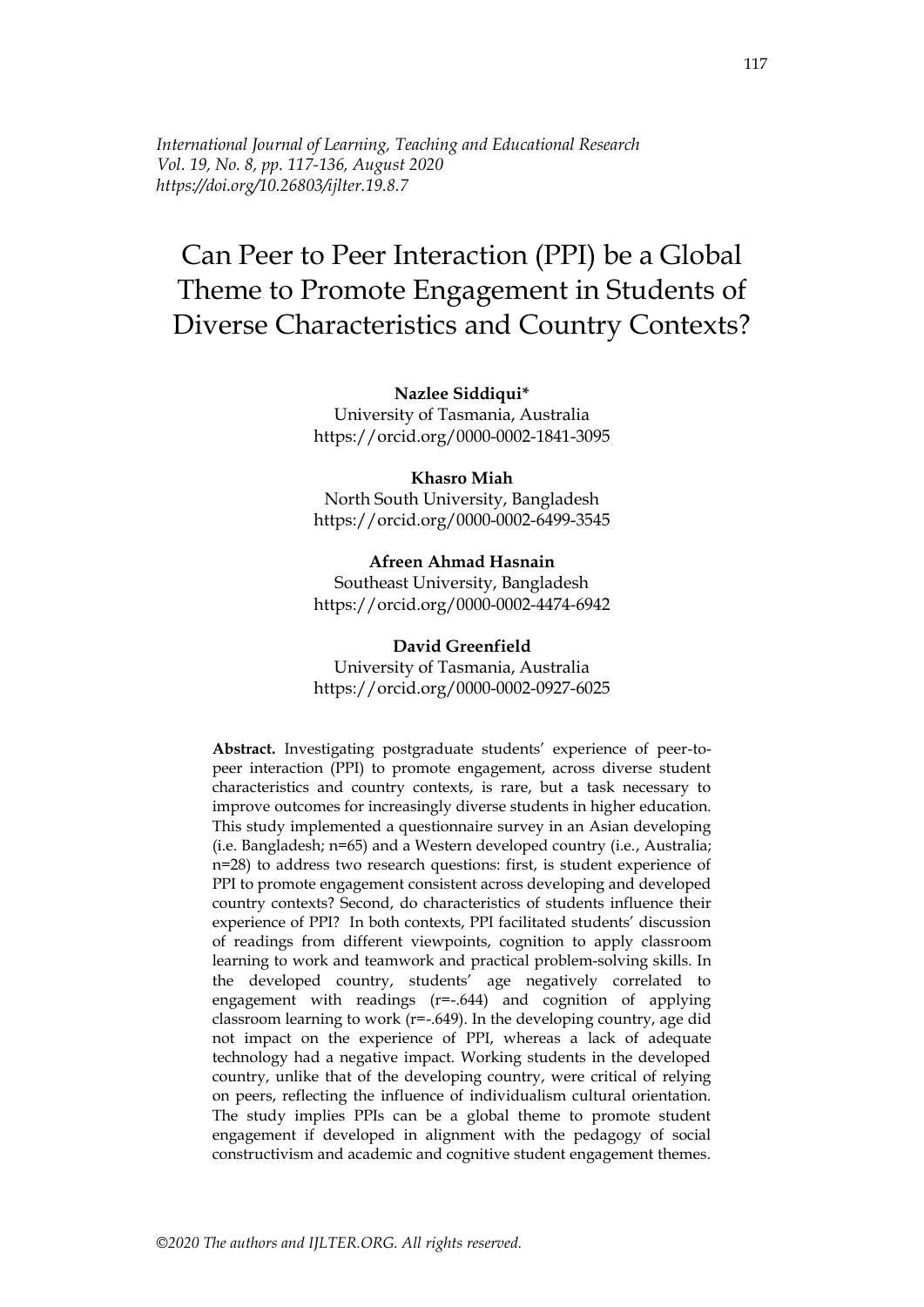Furthermore, academics should design PPIs in partnership with students, accommodating the PPIs to the characteristics of relevant student cohorts and contexts. Future studies of a greater sample size will facilitate the agenda for effective PPIs for all students.

**Keywords:** Peer-to-peer interaction; Diversity of students; Pupils engagement; Student engagement; Developed country

## **1. Introduction**

Investigation of student engagement is a decades' old journey, but at the same time, it is an ongoing agenda in education systems (Holmes, 2018). Scholars indicate a global trend of increasing student diversity in higher education (Andrew, 2019; Perez, Robbins, Harris, & Montgomery, 2020; Sanger, 2020; Tanaka, 2019; Universities Australia, 2019). How student diversity shapes the themes of student engagement is an evolving process. Peer to peer interaction (PPI) is recognised as a common theme of student engagement (Kahu & Nelson, 2018; Zhoc, Webster, Li, & Chung, 2018). Understanding of the PPI is also evolving, being an important aspect of ongoing investigations of student engagement (Siddiqui, Miah, & Ahmad, 2019).

PPI is a learning and teaching practice that is frequently used in higher education(Beaumont, Mannion, & Shen, 2012; Power & Vaughan, 2010; Stigmar, 2016). It involves students working collaboratively with a common purpose in real-time, in one to one or small teams, either in the face to face or online mode. PPI has to negotiate with diversity factors at a contextual level such as the different technology platforms, teacher's capability, and level of resource availability in the learning environment (Jawhar & Subahi, 2020; Kahu & Nelson, 2018). Moreover, PPI practices rely on students' personal capability to socially interact with peers who are likely to be of different profiles, for example, by lifestyle (working versus non-working) or culture (local versus international) or age (matured versus young).

It has become necessary to critically investigate the interrelation between PPI and enhanced student engagement, across students from different countries, to inform the macro contextual factors involved in this interrelationship. Moreover, investigations are required to identify PPI learning and teaching approaches that can be accommodated to benefit all students, at a micro-level, regardless of students' personal capability and characteristics. The premise of the investigations lies in PPI being a learning activity that is influenced by individual students and the surrounding social world (Broer, Bai, & Fonseca, 2019; Lave & Wenger, 1991). Academics who are aware of how PPI is experienced by students of divergent backgrounds at the macro, as well as micro levels, will be better equipped to facilitating an inclusive learning environment (Lawrie et al., 2017). Moreover, academics with such awareness can promote a generalised learner-centered approach for collaborative learning (Hoidn, 2016).

Authors find that studies of comparative assessment of PPI between students of different contexts are rare. An exception is a study of Lam et al. (2016) that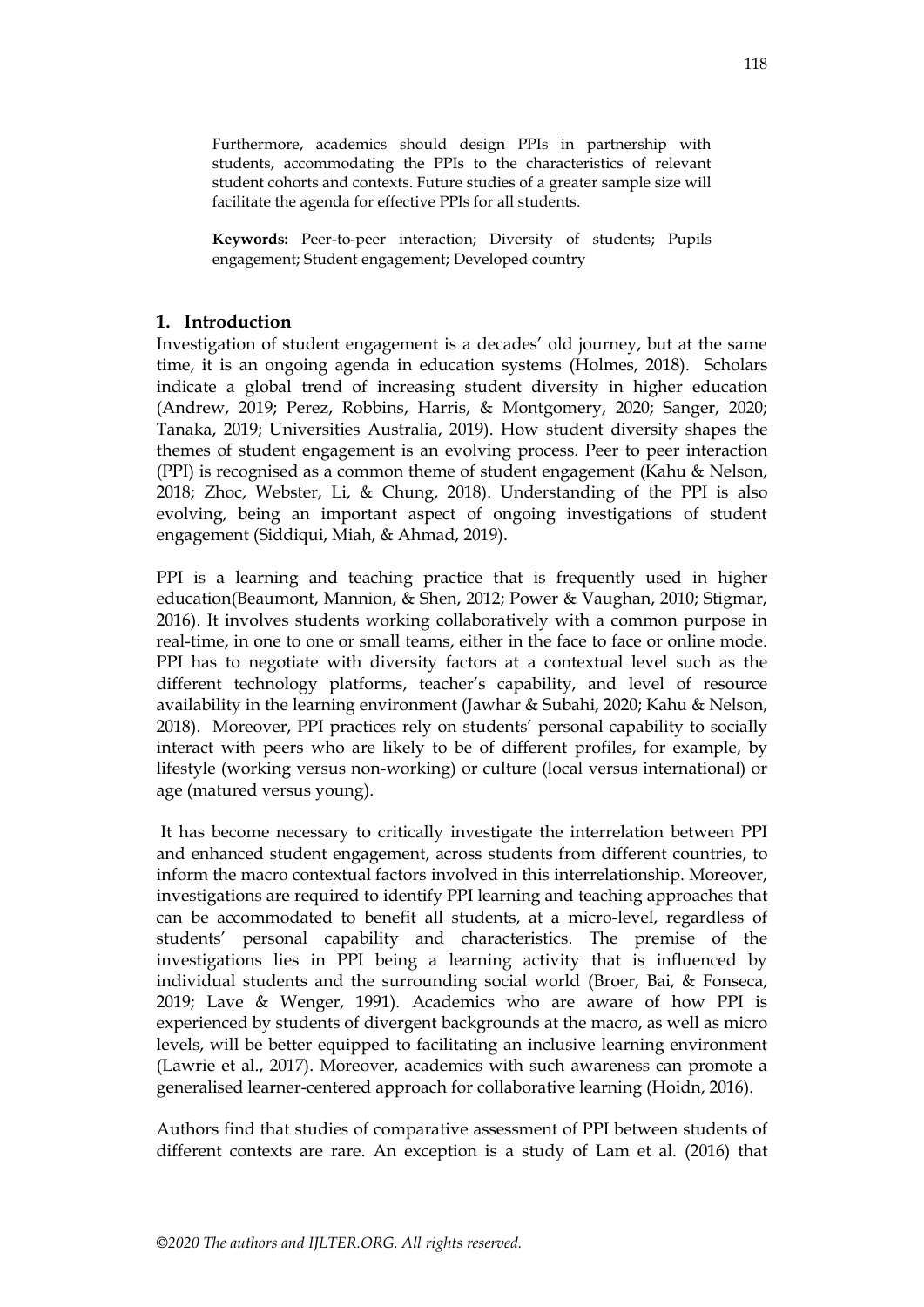reported an insignificant influence of PPI in school students' engagement across twelve European, the United States of America (USA), and Southeast Asian countries. It is possible that the situation in higher education is different from what is reported at schools. Previous literature evidenced the beneficial influence of PPI in higher education across different countries, but also pointed out that more than 60% of studies in the review belonged to the western education context (Stigmar, 2016). The study of PPI in Asian developing country contexts is underrepresented (Siddiqui et al., 2019) and a comparative assessment of PPI between contrasting education contexts (for example, developing versus developed country) is exceptional.

## **1.1 Research Questions**

This study investigates students' experience of PPI in promoting engagement, with an application of the same PPI assessment across students of two divergent country contexts. The two research questions addressed in this study are:

Question 1: Is student experience of PPI to promote engagement consistent across developing and developed country contexts?

Question 2: Do characteristics of students influence their experience of PPI?

#### **1.2 PPI and engagement of students of different characteristics and contexts**

In the early literature of student engagement, for example in the work of Astin (1984); the phenomenon was described as students' overall involvement in the learning experience to yield desirable academic achievements. Further research has clarified student engagement as a multi-dimensional phenomenon; consisting of emotional, behavioural, cognitive and sociocultural themes (Bowden, Tickle, & Naumann, 2019; Zhoc et al., 2018).

According to the contemporary framework of student engagement by Zhoc et al (2018), PPI builds student engagement through social interaction with peers. This theme includes collaborative academic learning, as well as, beyond the classroom interactions between student peers. The theme of PPI functions side by side to the other four themes of student engagement, which are: academic engagement, covering online and offline student behaviours to achieve academic learning; cognitive engagement, consisting of students' psychological investment to master knowledge; social engagement with teachers, encompassing supportive interactions between teacher and student in the academic environment; and affective engagement, encompassing students' emotional bonding with the learning institution (Zhoc et al., 2018).

The literature provides consistent evidence of PPI's role in student engagement in higher education. Globally, in developed countries such as the USA (National Survey of Student Engagement, 2019), United Kingdom (Neves, 2019), Australia (Coates, 2010; Quality indicators for learning and teaching, 2020); learning with peers is a common theme in the national survey of student engagement in higher education. A foundational literature to understand students' experience of PPI is the pedagogy of social constructivism, which proposes students achieve deeper learning with constructive peer interactions (Powell & Kalina, 2009). Academics need to spend substantial time and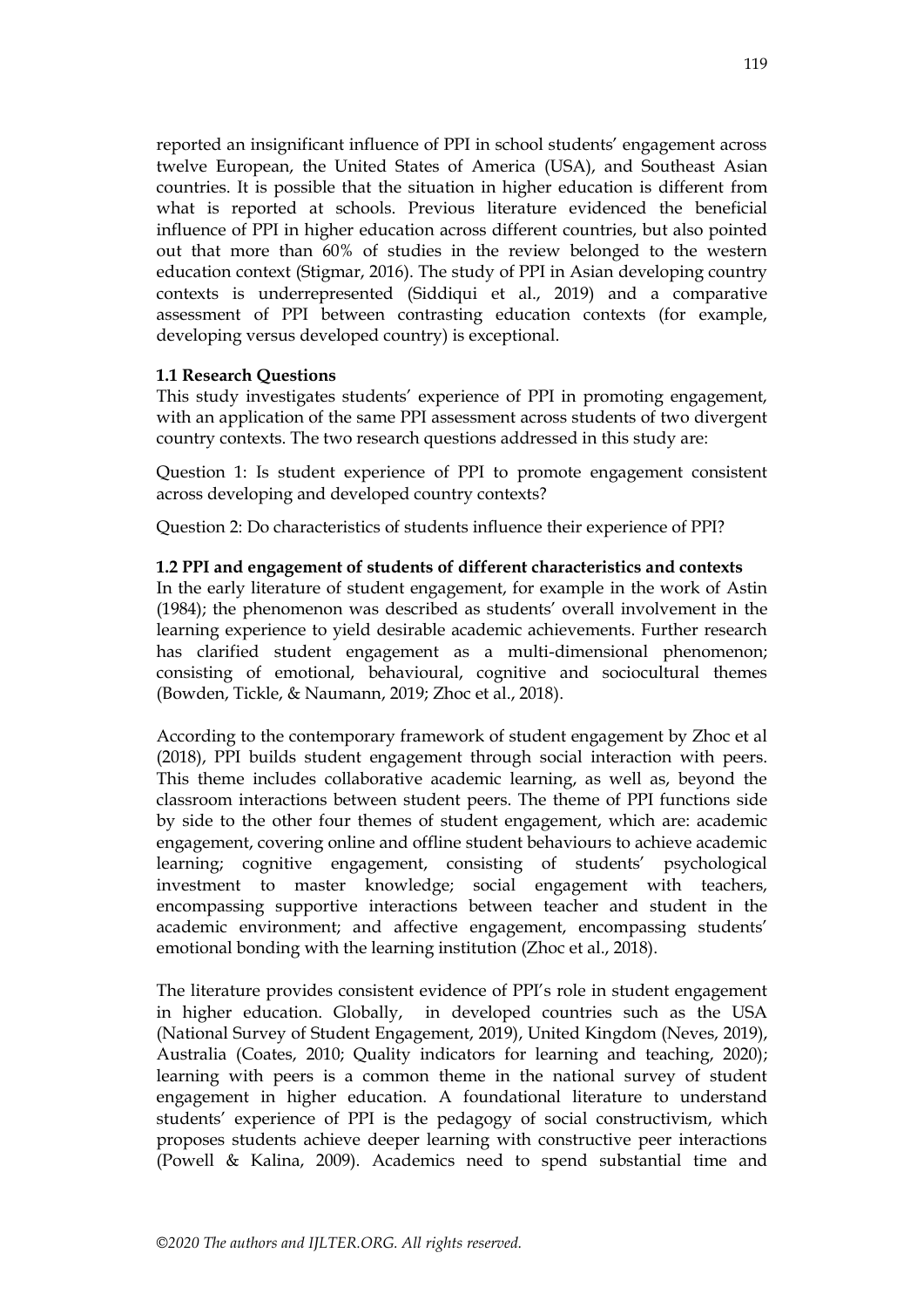resources to design PPIs with features of social constructivism such as critical thinking, collaborative tasks and the task being meaningful to students (Powell & Kalina, 2009; Siddiqui, Miah, & Ahmad, 2019; Van Bergen & Parsell, 2019). Students experiencing effective PPIs were reported to have greater success with teamwork and enhancement of skills such as problem-solving, communication, learning autonomy, work related cognition and ethical thinking (Siddiqui et al., 2019; Stigmar, 2016; University of the Free State, 2019).

However, current literature, as summarised above, provides a generalised appreciation of the interrelation between PPI and enhanced student engagement. It does not provide insights into how students' age, gender, race, religion, cultural orientation, sexual orientation, working and non-working and socioeconomic country contexts (developing versus developed) (Andrew, 2019; Sanger, 2020) influence the interrelation between PPI and student engagement. Kahu and Nelson's conceptual framework of student engagement supports the notion that students' experience of PPI is subjective to their cultural background and the learning institute's resources (Kahu & Nelson, 2018). Previous research also reported students' gender (Lam et al., 2016), working versus non-working status (Creed, French, & Hood, 2015), cultural dimensions such as individualism versus collectivism (Morera & Galván , 2019) and developed versus developing country contexts (Ming Ming & Chow, 2011) are important considerations to understand students' learning process. Furthermore, learning is a product of engagement between the person participating in education and the surrounding social world (Broer, Bai, & Fonseca, 2019; Lave & Wenger, 1991). Hence, the experience of an academic assessment of PPI is expected to be influenced by students' various characteristics and country contexts.

## **2.Method**

## **2.1 Research context and Participants**

The sample students for this study were selected from two different postgraduate management units located in an Asian developing and Western developed country (United Nations, 2014) respectively, Bangladesh and Australia.

The developing country education setting is a private university, with subject ranking for management, in the range of 401-450 by Quacquarelli Symonds(QS) World university ranking (QS World University Rankings, 2020). The developed country educational setting is a public university, with an overall QS ranking of 291(QS World University Rankings, 2020). Two of the authors are academics in the chosen universities in the two countries. Hence the universities and classes were chosen purposively, following the criteria of knowledge of the class's course curriculum, and access to designing of the PPI assessment. Fulfillment of the selection criteria was essential to effectively develop the PPI assessment and investigate the research phenomenon.

Sample students from the university in developing and developed countries were studying in face to face and blended learning mode, respectively. In terms of cultural orientation, the developing country is of the collectivism dimension, with a score of 20 (Hofstede Insights, 2020). This score reflects students in this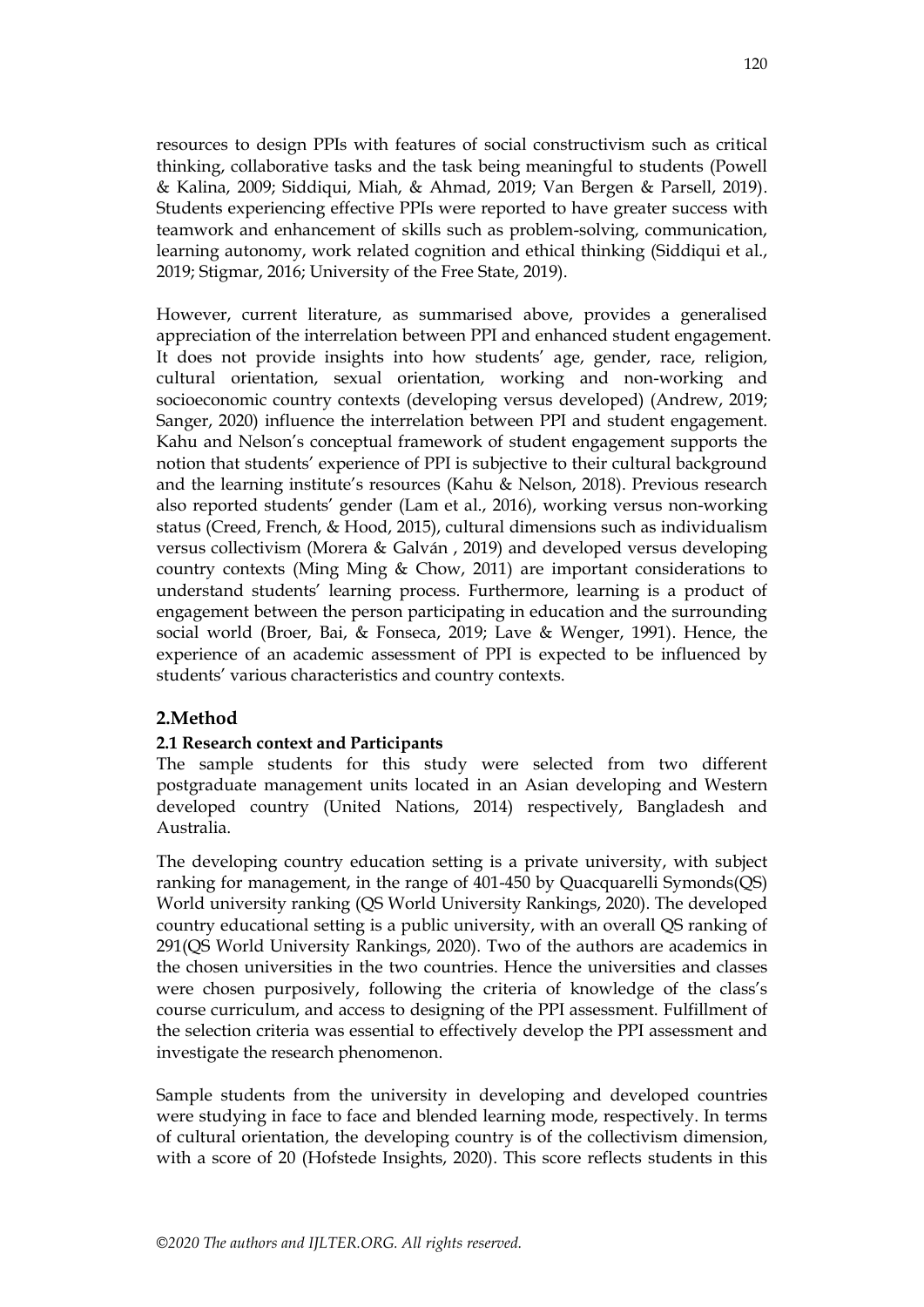country belonged to a society that upholds strong relationships and commitment among group members. On the other hand, the developed country is high on the individualism dimension, with a score of 90 (Hofstede Insights, 2020). So, students in this country belonged to a self-reliant society where a reward is based on individual merit. Upon comparing two cases in contrasting contexts, the study applied the extreme-comparative method (Shelly, Ooi, & Brown, 2019) to draw learning on PPI's functioning with student engagement.

The sample cohort in the developing country comprised of sixty-five students, representing 80% of the class. This cohort largely represented students aged below 30 at 60% and females at 58%. The developed country sample consisted of twenty-eight students, representing 38% of the class. Out of this cohort, aged 30 years and older and females were 61% and 75% respectively. Around 35% and 96% of students were working and studying simultaneously, in the developing and developed countries, respectively. There were no international students in any of the sample cohorts. Students from the developing country represented the Indian ethnicity at 100% and the religion of Islam at 97%. Students from the developed country largely represented the British ethnicity at 75% and the religion of Christianity at 89%. The extracted sample from each class provided sufficient information to answer the research questions regarding a student's experience of PPI. Hence the sample size was justified by informationorientation, being adequate to investigate the targeted phenomenon in this mixed methods education research (Ahrens & Zascerinska, 2014; Onwuegbuzie, & Collins, 2007).

#### **2.2 Research design and procedure**

This research collected quantitative and qualitative perspective of students' experience of a PPI assessment, applying a cross-sectional survey, within the convergent parallel mixed methods research design (Creswell, 2014). In both the study contexts, the survey took place after students experienced the PPI assessment. The assessment was part of the study in the semester. The study was first conducted at the university in the developed country, in 2017, and later in 2018, in the university in the developing country.

The PPI assessment was designed with the concept of social constructivism (Powell & Kalina, 2009; Vygotsky, 1962). Accordingly, the assessment incorporated collaborative tasks, critical thinking, and content that was relevant to students' topics of learning. The PPI was a real-time learning activity (online/audio discussion in real-time), where 3-5 students collaborated as a team and made two submissions. One, a submission of 350-400 words answer to a question that students wrote as a team. As explained in an earlier publication of the researchers (reference is withheld to facilitate blind peer review), to answer the question, the team members needed to be oriented with the unit readings. In this submission, each team explained how specific learning from the readings could be applied to manage real-life workplace scenarios. The PPI assessment covered 5% of the total mark of the unit, with the same mark being applied to the whole team. The lecturers/unit coordinators arranged the class into teams of all working students or a combination of working and nonworking students. This arrangement was considered beneficial for students' cognitive engagement towards the application of classroom learning.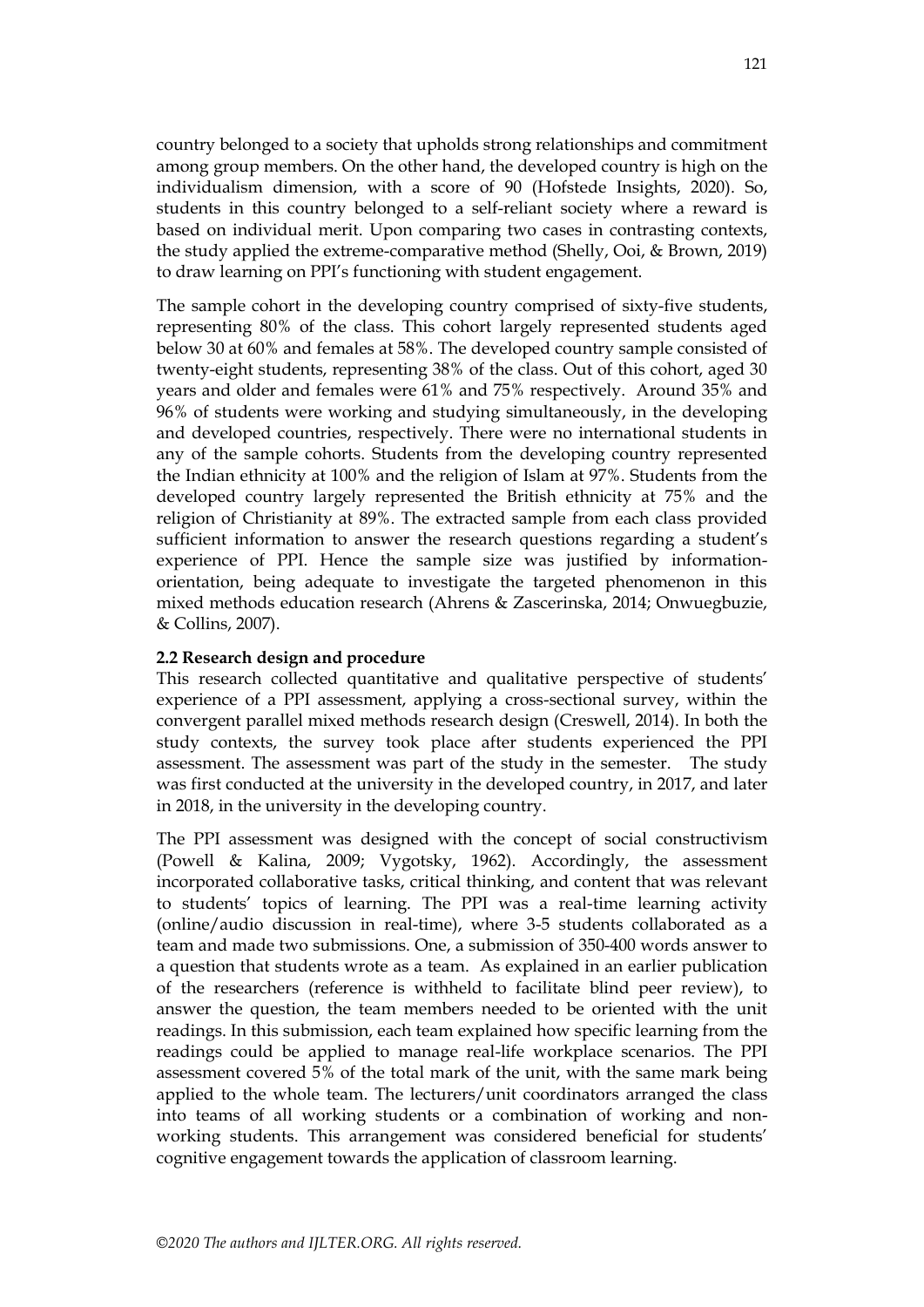The ethics protocol of the study in the developed country was approved by the human research ethics committee at the Australian University (reference number H0015793). In the absence of a human research ethics committee in the university in Bangladesh, the study followed the guideline of the approved protocol from the Australian University. The survey was voluntary and confidential for all participants, which was important, as researchers were also unit coordinator/lecturer in the investigated units. All enrolled students were invited for the survey, through an announcement in the online learning platform of the unit, for the university in Australia, and the university website, for the university in Bangladesh. In these announcements, a link was provided for students to participate in the survey via survey monkey. Further information on the survey procedure in the developing country, is available in an earlier publication (Siddiqui et al., 2019).

#### **2.3 Survey Instrument**

The survey instrument was purposely built for this study. A sample of the survey questions is attached in Appendix 1. The survey included a section of nominal scales to capture a student's age, gender, religion, ethnicity, and status of simultaneous work and study. Another section of Likert scales of 1 (Strongly Disagree) to 5 (Strongly Agree) to collect a students' experience of an association between their experience of PPI and student engagement. Two single-item variables in this section were: one, PPI enhances student engagement with reading materials. Two, PPI enhances engagement with thinking of applying classroom learning to work. There was also a section that collected students' opinions in free-text comments (qualitative), regarding their answer on the Likert questions and suggestions to improve the PPI assessment.

#### **2.4 Data Analysis**

The quantitative and qualitative data analyses were done simultaneously by two separate researchers in this study. As shown in the result section, the research questions were answered, placing the quantitative and qualitative results side by side, with equal importance to each.

Quantitative data were analysed in three main ways. In all analyses, a respondent was excluded if any answer was missing in any question. First, a profile analysis was conducted, using percentage break-down, on the factors of age, gender, religion, ethnicity, and the status of simultaneous work and study. Second, analysis of variance (ANOVA) was completed, at a 95% confidence level, to compare students' experience of PPI in promoting student engagement between the developing and developed countries. Variables subjected to ANOVA were PPI enhances engagement with reading materials and PPI enhances engagement with thinking of applying classroom learning to work (Table 3). The homogeneity assumption was adhered to as the Levens test reported statistically insignificant variance by median on both the variables. Moreover, the data distribution was not of extreme nature as the absolute value of the kurtosis index for both the variables were below 7 (Byrne, 2016). Lastly, Pearson's correlation, at 99% confidence level, was conducted within developing and developing country, between the variables of age, gender, ethnicity, religion and PPI enhances engagement with reading materials and PPI enhances engagement with thinking of applying classroom learning to work. The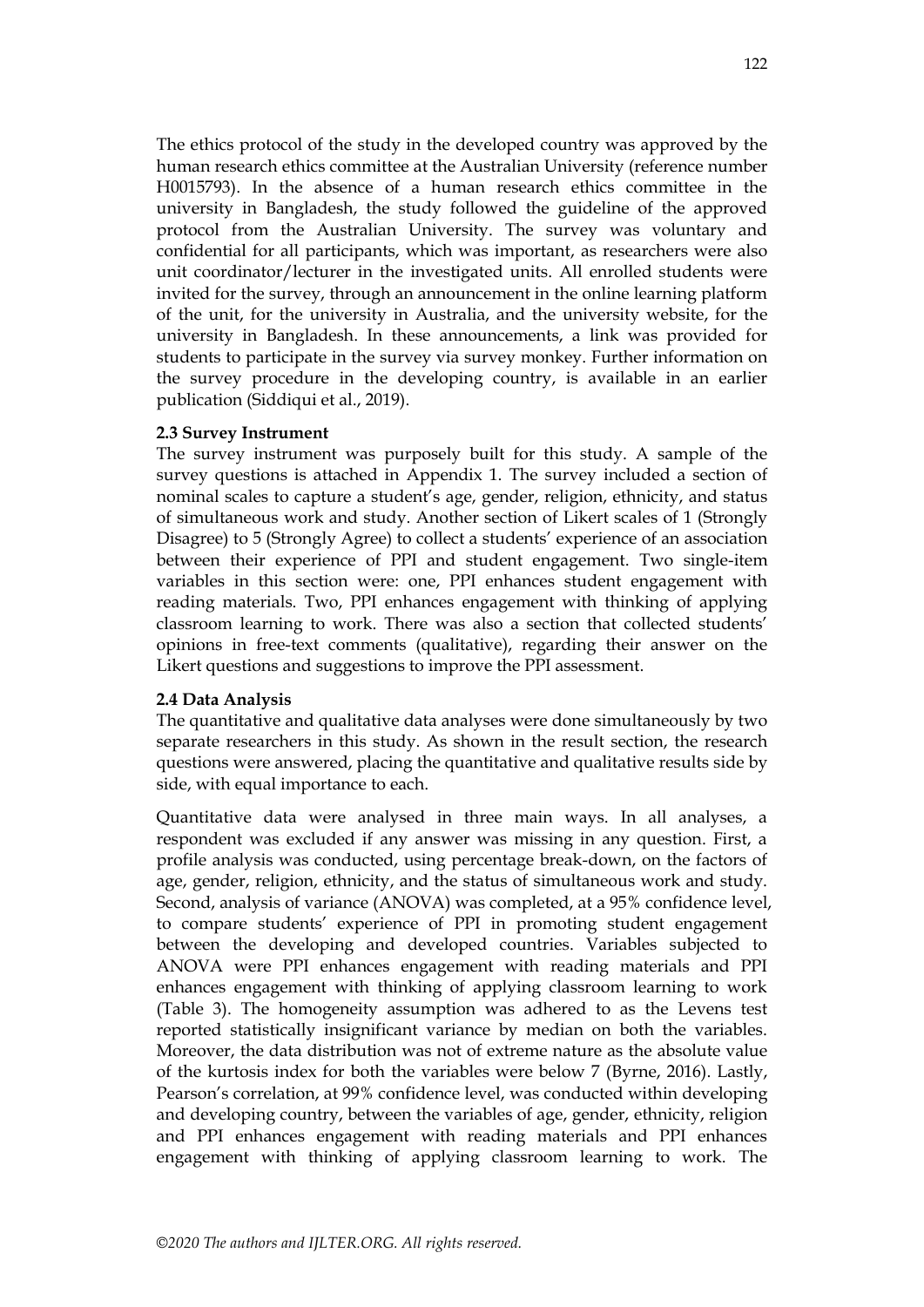correlation analysis assessed the association between students' characteristics and their experience of PPI. The association between the variables was assessed as low, moderate, and high if the value of coefficient correlation (r) were below 0.3, between 0.3 to below 0.5 and above 0.5 respectively (Cohen, 1988).

The qualitative data (free-text comments) in the survey were analysed, taking guidance from the steps of thematic analysis, coined by Braun and Clarke(2006). The first step was to become familiar with the data, through a reading of each respondent's comments and making notes of initial thoughts. In the second step, all comments were collated in an excel file, in two worksheets, one for the developing country and the other for the developed country data set. These datasets were then reorganised into a set of interesting statements or quotations, according to the research questions. This step ended with labelling a set of quotations into codes such as "different viewpoints of readings" and "readings made interesting". A sample of the coding process is provided in Table 1.

| Code        | Sample quotations from respondents                                                                                                                                                                                                                                               |  |  |
|-------------|----------------------------------------------------------------------------------------------------------------------------------------------------------------------------------------------------------------------------------------------------------------------------------|--|--|
| Readings    | "When we discuss with each other, it is interesting as lots of things are                                                                                                                                                                                                        |  |  |
| made        | there which we can connect with the reading materials (Respondent #3                                                                                                                                                                                                             |  |  |
| interesting | from developing country)."                                                                                                                                                                                                                                                       |  |  |
|             | "Peers different point of views made the readings interesting (Respondent<br>#30 from developing country)."                                                                                                                                                                      |  |  |
|             | "Through online collaboration we discussed so many issues related to our<br>reading materials. I never found the reading materials so interesting before<br>(Respondent #45 from developing country)".                                                                           |  |  |
|             | "Although I was only assigned a small component to report on, I read up<br>on my other team members topics so I could fully engage with them<br>during the discussion. I liked the readings too (Respondent #27 from<br>developed country)".                                     |  |  |
|             | "It was great working with other classmates. Not only does it draw<br>attention more closely to the reading materials, but it also was great to<br>draw on the readings to provide support and be supported by others in the<br>class. (Respondent #28 from developed country)". |  |  |

**Table 1: Coding process**

The third step involved identifying initial themes by merging different codes that reflected similar notions. For example, the codes of "different viewpoint of readings" and "readings made interesting" generated the theme of "Discussion of readings from different viewpoints" (Table 2). In the fourth step, the initial themes were reviewed further against all comments to decide the frequency of each theme in the individual data set of the developing and developed countries. In the last two steps, the themes were finalised and named, upon reviewing these for commonalities and divergence between the developing and developed country data sets. If the review detected themes that were different between the two countries, then those themes were reported as "distinct themes". The theme of "challenge with peers in the developed country" (Table 4) is an example of a distinct theme.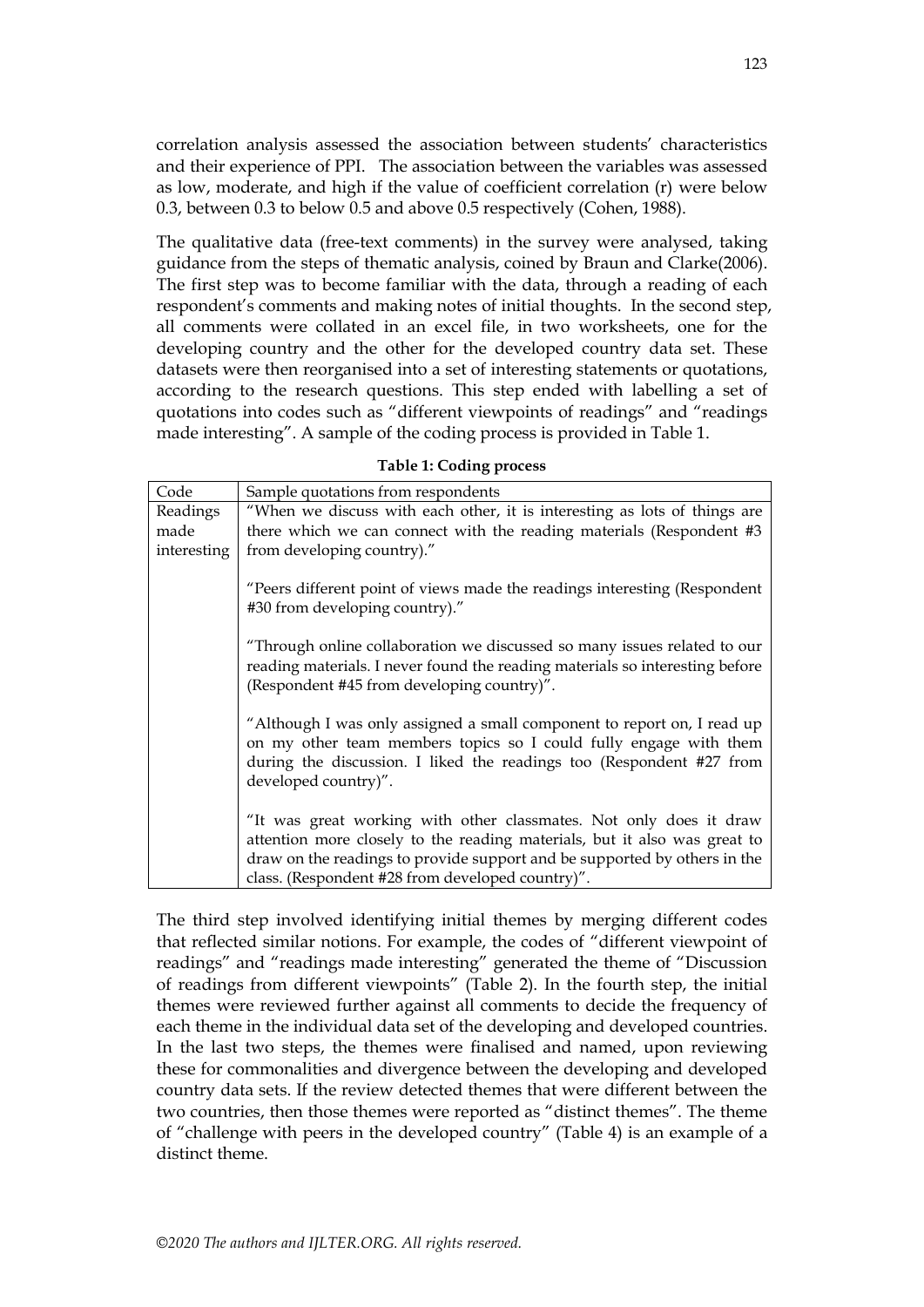## **3. Results**

In this section, the quantitative and qualitative results are presented according to the research questions. The first two sections (3.1 and 3.2) have answered the first research question, "is student experience of PPI to promote engagement consistent across developing and developed country contexts?". The third section (3.3) has answered the second research question, "do characteristics of students influence their experience of PPI?".

## **3.1 Similarities in the experience of PPI**

There were similarities in students' experience of PPI in the two divergent contexts, as reported in the quantitative part of the survey. A substantial share of students, that is, 97% and 50% from developing and developed countries, respectively, found PPI promotes student engagement.

Students' opinions, provided in the qualitative section of the survey, generated six common themes as presented in Table 2. In this table, the readers will also find the frequency of the themes and sample quotations.

| Common themes                                           | Sample Quotations                                                                                              |  |  |
|---------------------------------------------------------|----------------------------------------------------------------------------------------------------------------|--|--|
| (Frequency)                                             |                                                                                                                |  |  |
| Theme 1: Discuss readings                               | "Peers different point of views made the readings interesting                                                  |  |  |
| from different viewpoints                               | (Respondent #30 from developing country)."                                                                     |  |  |
| (89% in the developing and<br>98% in developed country) | "I'm a clinician, so my level of experience in management is                                                   |  |  |
|                                                         | limited. I was lucky enough that the other members of our                                                      |  |  |
|                                                         | team had experience in this field and could discuss the                                                        |  |  |
|                                                         | readings from their views. I felt really supported in this<br>format (Respondent #14 from developed country)." |  |  |
| Theme 2: Sharing reading                                | "I believe group study or peer interaction helps us to quickly                                                 |  |  |
| work with peers                                         | grasp the readings, as we could share the readings and teach                                                   |  |  |
| (90% in the developing and                              | each other what we read online (Respondent #40 from<br>developing country)."                                   |  |  |
| 89% in developed country)                               |                                                                                                                |  |  |
|                                                         | "I find this subject incredibly difficult, so sharing the load                                                 |  |  |
|                                                         | with team members and being able to split the content and                                                      |  |  |
|                                                         | teach each other what we have read about was great                                                             |  |  |
|                                                         | (Respondent #6 from developed country)                                                                         |  |  |
| Theme 3: Workplace                                      | "It helped me to increase skills for my work by learning how                                                   |  |  |
| relevant skill of Shared                                | to manage a group to be efficient and complete the work                                                        |  |  |
| learning/teamwork                                       | timely. I can apply the same approach with which I                                                             |  |  |
| (82% in the developing and                              | coordination<br>this<br>maintained<br>in<br>interaction<br>peer                                                |  |  |
| 73% in the developed                                    | (Respondent #22 from developing country)"                                                                      |  |  |
| country)                                                | "My other team member has a very different background to                                                       |  |  |
|                                                         | myself and works in a lesser clinical area, so it was good to                                                  |  |  |
|                                                         | hear examples form their workplace also. (Respondent #3                                                        |  |  |
|                                                         | from developed country."                                                                                       |  |  |
| Theme<br>Workplace<br>4:                                | "There are many issues for which there are no solutions in                                                     |  |  |
| of practical<br>relevant skill                          | the book. Peer interaction helped to talk about these issues                                                   |  |  |
| problem-solving (88% in the                             | and find practical solutions just like what I do at work.                                                      |  |  |
| developing<br>and<br>62%<br>in                          | (Respondent # 65 from developing country) ".                                                                   |  |  |

**Table 2: Common themes in students' experience of PPI in the divergent countries**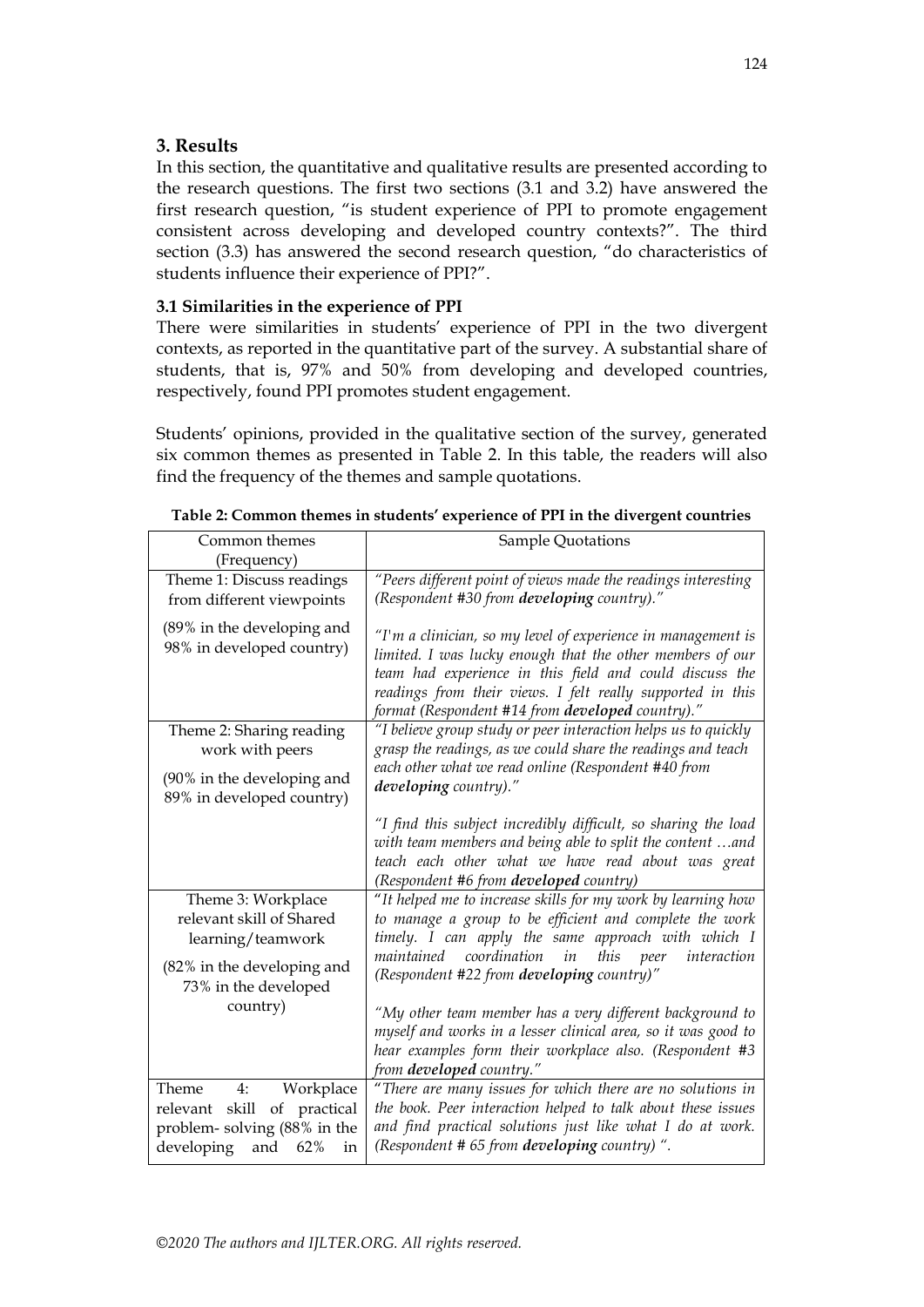| developed country)                                                                                                    | "At work, I always needed to but was afraid of looking into<br>financial statements. But I found the concept of<br>'productivity' and 'efficiency' in the financial statements<br>interesting, as explained by the team, though a shared<br>learning process. I plan to explore them for work issues in<br>the future (Respondent #8 from developed country). |
|-----------------------------------------------------------------------------------------------------------------------|---------------------------------------------------------------------------------------------------------------------------------------------------------------------------------------------------------------------------------------------------------------------------------------------------------------------------------------------------------------|
| Theme 5: Ease of online<br>communication with peers<br>(10% in the developing and<br>28% in the developed<br>country) | "Particularly, in last minute preparation, there is nothing to<br>beat the advantages of online collaboration (Respondent #40<br>from developing country)."<br>"The online collaboration gave me the confidence to speak up<br>as I am always nervous to do that (Respondent #9 from<br>developed country)."                                                  |
| Theme 6: PPI had neutral<br>impact<br>(7% in the developing and<br>12% in developed country)                          | "I believe the peer interaction was too short and had neutral<br>impact on my readings (Respondent #50 from developing<br>country)."<br>"The timeline was a little tough. We needed to have more<br>time to learn from the team and apply the learning to work<br>(Respondent #2 from developed country)."                                                    |

The two most frequent themes were the same across the students in developing and developed countries. Which were: theme 1, PPI helped to discuss readings from different viewpoints and theme 2, PPI facilitated sharing of reading work with team members. Students shared their experience of how the PPI was a supportive mechanism to understand the readings from different viewpoints of team members and making the readings interesting (comments from respondent #30 and #14 in Table 2). Moreover, across the two contexts, most students agreed that PPI helped to share the load of readings with team members (comments from respondent #40 and #6 in Table 2).

In both countries, as shown in themes 3 and 4 in Table 2, PPI came across as a platform to attain workplace relevant skills of shared learning, teamwork, and practical problem-solving. This happened, as during the PPI, students enjoyed learning about the diverse work environment of peers and engaged in joint coordination of the PPI assessment (comments from respondent # 22 and # 3 in Table 2). Students also felt an association between PPI and practical problemsolving, since the team discussion allowed unpacking of complex problems in a language that they are familiar with (comments from respondent # 65 and #8 in Table 2).

Additionally, as per the theme 5, few students, in both the contexts, resonated with the notion that PPI can make it easy to communicate with peers through online medium. These students found online interaction to be speedy (real-time) and lesser intimidating (comments from respondent # 40 and # 9 in Table 2). Lastly, as per the theme 6, few students commented that PPI was not a significant influencer in their learning. This was the least frequent theme in both the contexts and were experienced by students who felt a common hurdle with the PPI assessment was the inadequacy of time (comments from respondents # 50 and #2 in Table 2).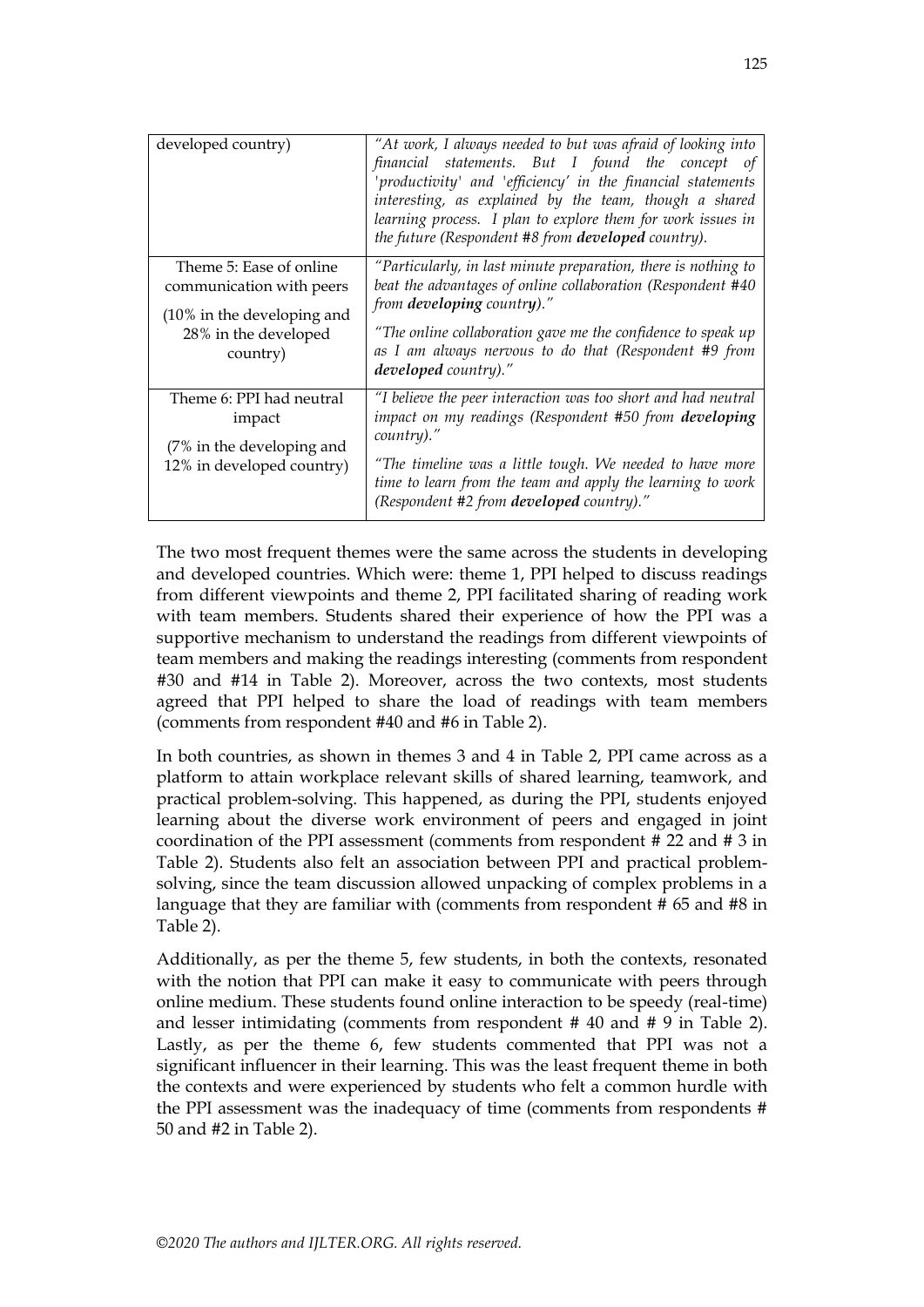## **3.2 Differences in the experience of PPI**

There was a disparity in the level of endorsement for PPI between students in developing and developed countries, as reported in the quantitative part of the survey. As shown in Table 3, comparatively, developing country students provided significantly stronger endorsement on the two variables of PPI enhances engagement with reading materials (F-value=12.99\*) and thinking of application of classroom learning to work (F-value= 15.83\*).

|                                                                                           | <b>Students in</b><br>Developing<br>Country | Students in<br>Developed<br>Country | Mean square<br>between<br>groups | <b>F-value</b> |
|-------------------------------------------------------------------------------------------|---------------------------------------------|-------------------------------------|----------------------------------|----------------|
| $n$ (%)                                                                                   | 62(75)                                      | 21(25)                              |                                  |                |
| Missing value                                                                             | 3                                           | 7                                   |                                  |                |
| Variable: PPI enhances engagement with reading materials                                  |                                             |                                     |                                  |                |
| Mean (SD)                                                                                 | 4.4(0.68)                                   | 3.6(1.2)                            | 9.25                             | 12.99*         |
| Variable: PPI enhances engagement with thinking of applying classroom learning to<br>work |                                             |                                     |                                  |                |
| Mean (SD)                                                                                 | 4.5(.69)                                    | 3.7(0.85)                           | 8.53                             | $15.83*$       |

**Table 3: Students' experience of PPI between developing and developed country**

 $*$  The mean square difference is significant at  $P \le 0.05$  level (2 tailed)

Table 4 presents themes that pointed to differences in the experience of PPI in the two countries.

| <b>Distinct Themes</b>                                                                   | <b>Sample Quotations</b>                                                                                                                                                                                                                                                                                                                                                                                                                                                                                                                                                                                                         |
|------------------------------------------------------------------------------------------|----------------------------------------------------------------------------------------------------------------------------------------------------------------------------------------------------------------------------------------------------------------------------------------------------------------------------------------------------------------------------------------------------------------------------------------------------------------------------------------------------------------------------------------------------------------------------------------------------------------------------------|
| (Frequency)                                                                              |                                                                                                                                                                                                                                                                                                                                                                                                                                                                                                                                                                                                                                  |
| Theme 1: Improving<br>PPI with better<br>technology in the<br>developing country<br>(8%) | "Skype, Facebook services are often not working here. We faced this<br>problem and completed the task with group messaging and audio<br>recording on phone (Respondent #46 from developing country)."<br>"We talked over WhatsApp/Viber. It was audio conversation, as the<br>internet could not support video conversation. I wanted the PPI to be<br>a video conversation, to make it more interesting with capturing of<br>the facial expressions (Respondent #52 from developing country). "                                                                                                                                 |
| Theme 2: Challenge<br>with peers in the<br>developed country<br>(18%)                    | "My reading of the provided materials was not instigated by the team<br>project, with most read before the completion of the project. The group<br>project provided a platform to discuss certain readings, though I<br>found discussion on reading materials to be more engaging with<br>workplace managers than with fellow students. (Respondent #4 from<br>developed country)."<br>Members were difficult to engage early on. While I am very quick to<br>reply to emails and correspondence back and forth, it was more<br>difficult with other members who were not so engaged. (Respondent<br>#8 from developed country). |

**Table 4: Distinct themes in the experience of PPI in the divergent countries**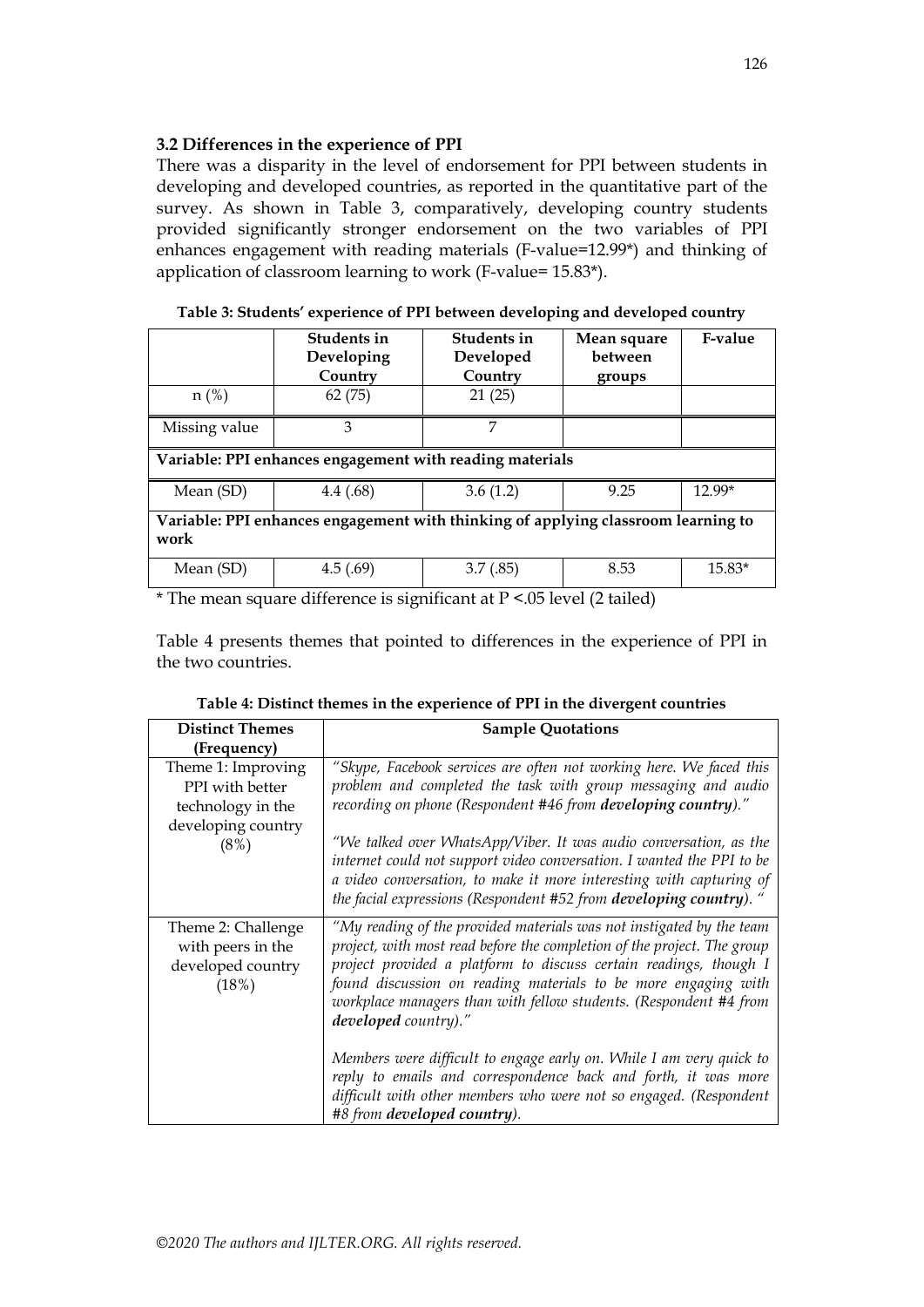In the developing country, few students commented on PPI experience being compromised due to technology issues. This notion generated Theme 1, which is, improving PPI with better technology. This theme, as reported in Table 4, indicated students had difficulty in accessing Facebook/Skype and resorted to phone recording for the PPI (comment from respondent #46). A student also felt the need for video technology to make the PPI experience more interesting (comment from respondent #52).

In the analysis of qualitative comments, few students in the developed country were found to be more critical of the benefits of PPI. Theme 2, challenges with peers, which is reported in Table 4, was drawn from this notion. According to this theme, students felt that discussion of readings with work colleagues was more engaging than the same with peers (comment from respondent #4). Some students also indicated that PPI can be ineffective if all team members do not equally engage with PPI (comment from respondent #8).

| <b>Variables</b> |                                                                                                      | Students in<br><b>Developing Country</b> |          |                      | Students in<br>Developed Country (n= 21; |           |           |
|------------------|------------------------------------------------------------------------------------------------------|------------------------------------------|----------|----------------------|------------------------------------------|-----------|-----------|
|                  |                                                                                                      | $(n=62;$ missing value =3)               |          | missing value $=7$ ) |                                          |           |           |
|                  |                                                                                                      | 1                                        |          | 3                    | 1                                        |           | 3         |
| 1.               | Age                                                                                                  | $\mathbf{1}$                             | .093     | .07                  | 1                                        | $-.644**$ | $-.649**$ |
| 2.               | PPI enhances<br>engagement<br>with reading<br>materials                                              | .093                                     | 1        | $.522**$             | $-.644**$                                | 1         | $.920**$  |
| 3.               | PPI enhances<br>engagement<br>with thinking<br>applying<br>οf<br>classroom<br>learning<br>to<br>work | .07                                      | $.522**$ | 1                    | $-.649**$                                | $.920**$  | 1         |

**Table 5: Influence of student characteristics in the experience of PPI**

Table 5 presents the quantitative survey results regarding the influence of

**3.3. Influence of student characteristics on students' experience of PPI**

\*\* Correlation is significant at P <.01 level (2 tailed)

student characteristics in the experience of PPI.

The data revealed no influence of gender, ethnicity, and religion on students' experience of PPI across the developing and developed countries. However, as shown in Table 5, in the developed country, age had a significant and high negative influence on students' experience of PPI. As per which, more aged students felt PPI reduces engagement with readings (r=-.644) and thinking of applying classroom learning to work  $(r=-.649)$ . Furthermore, a strong positive correlation was noted between PPI induced engagement with readings and thinking of applying classroom learning to work. This relationship between the two variables applied to students in developing (r =.522), as well as, developed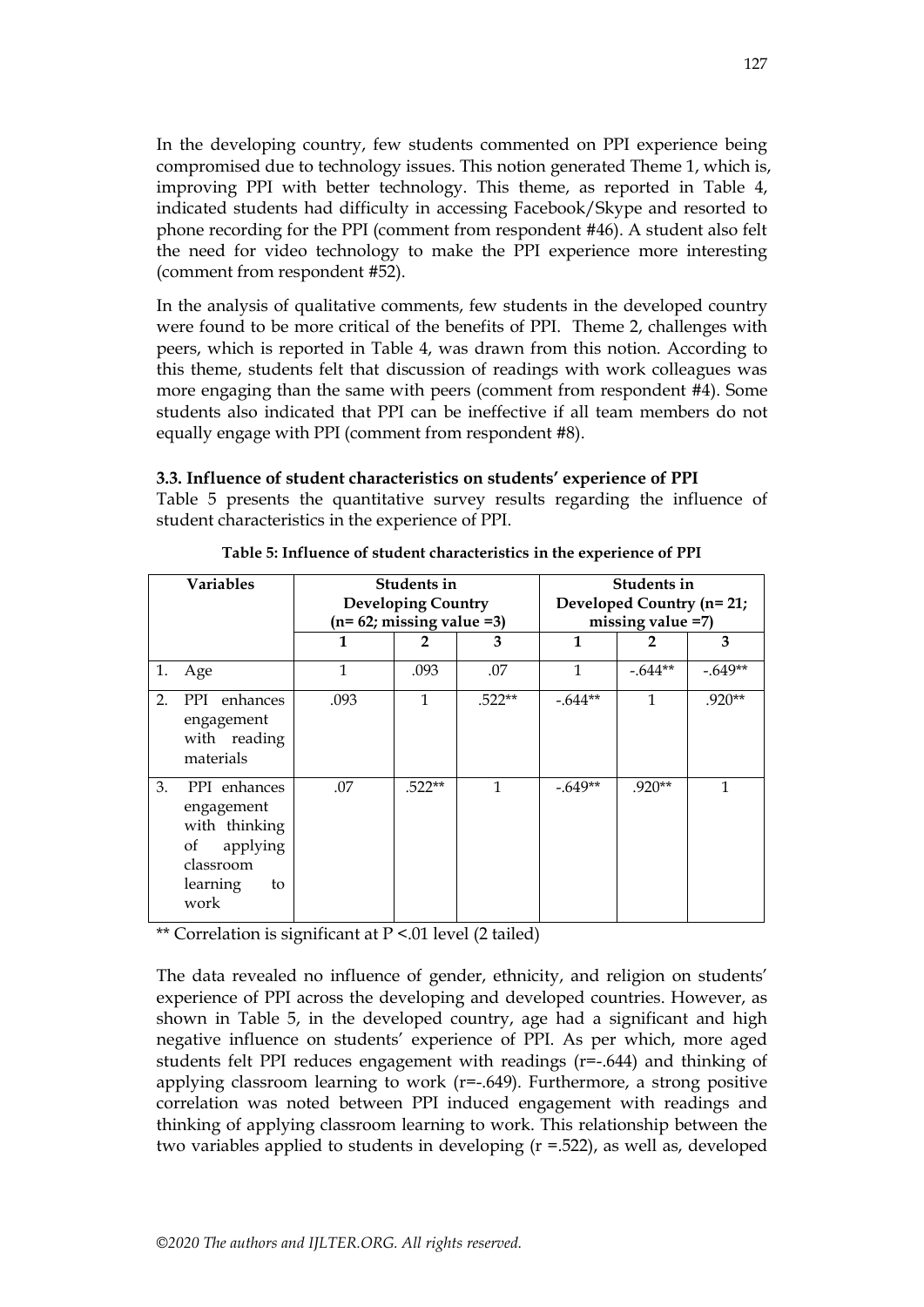(r=.920) country. This point is noteworthy, as a cumulative influence of the negative experience of PPI is expected for the aged students in the developed country.

Analysis of qualitative comments in the survey generated two themes regarding how student characteristics influenced the experience of PPI in both countries. Table 6 presents these themes for students of each country, along with the frequency and sample quotations.

| Themes                                                                                                             | <b>Sample Quotations</b>                                                                                                                                                                                                                                                                                                                                                                                                                                                                                                                                                                                                            |
|--------------------------------------------------------------------------------------------------------------------|-------------------------------------------------------------------------------------------------------------------------------------------------------------------------------------------------------------------------------------------------------------------------------------------------------------------------------------------------------------------------------------------------------------------------------------------------------------------------------------------------------------------------------------------------------------------------------------------------------------------------------------|
| Theme 1:<br>Characteristic of<br>working versus Non-<br>working influenced                                         | "Since I am working in corporate environment, it definitely helped me<br>to think how I should implement these theories in my workplace<br>(Respondent #33 from developing country)".                                                                                                                                                                                                                                                                                                                                                                                                                                               |
| students' experience<br>of PPI (26% in<br>developing and 18%<br>in developed                                       | "I was hesitant with group discussions, as I am not working and can't<br>provide practical examples. (Respondent #53 from developing<br>context)."                                                                                                                                                                                                                                                                                                                                                                                                                                                                                  |
| country)                                                                                                           | "Difficult to engage team members due to ranging work<br>patterns. Would find it easier to review material on my own and<br>submit a discussion post (Respondent #19 from developed<br>country)."                                                                                                                                                                                                                                                                                                                                                                                                                                   |
|                                                                                                                    | "It is difficult to process discussion with peers with openness. It could<br>be good but that is not how we have worked all these years. At an<br>organisational level, there is not much of taking on different views of<br>how things could be done (Respondent #24 from developed<br>country)."                                                                                                                                                                                                                                                                                                                                  |
| Theme 2:<br>Characteristic of<br>Individualism versus<br>collectivism<br>influenced students'<br>experience of PPI | "My team members despite working full time and also doing masters<br>full time, managed to match time with others and collaboratively<br>completed the work. It was not an easy task, but we did it because we<br>were committed to team's success in this assessment (Respondent #63<br>from developing country)."                                                                                                                                                                                                                                                                                                                 |
| (40% in developing<br>and 57% in develop<br>country)                                                               | "I liked the PPI because it gave a better chance to know strengths and<br>weaknesses of team members. This kind of online collaboration will<br>help to networking and allow different walks of people to work as a<br>team (Respondent #44 from developing country).                                                                                                                                                                                                                                                                                                                                                               |
|                                                                                                                    | "Everyone comes to the Masters with their own reason and goals. You<br>are not necessarily working with people that are like minded and this is<br>always challenging when you are being assessed on group work<br>(Respondent # 20 from developed country). "<br>"Same grade for all when the contribution was not equal by all<br>members My suggestion: submission of document with detailed<br>outline of individual group members work; which would include a sign<br>off from all group members. This would be helpful for markers to mark<br>the assignment fairly and equally (Respondent #13 from developed<br>country). " |

**Table 6: Themes for the influence of student characteristics on the experience of PPI**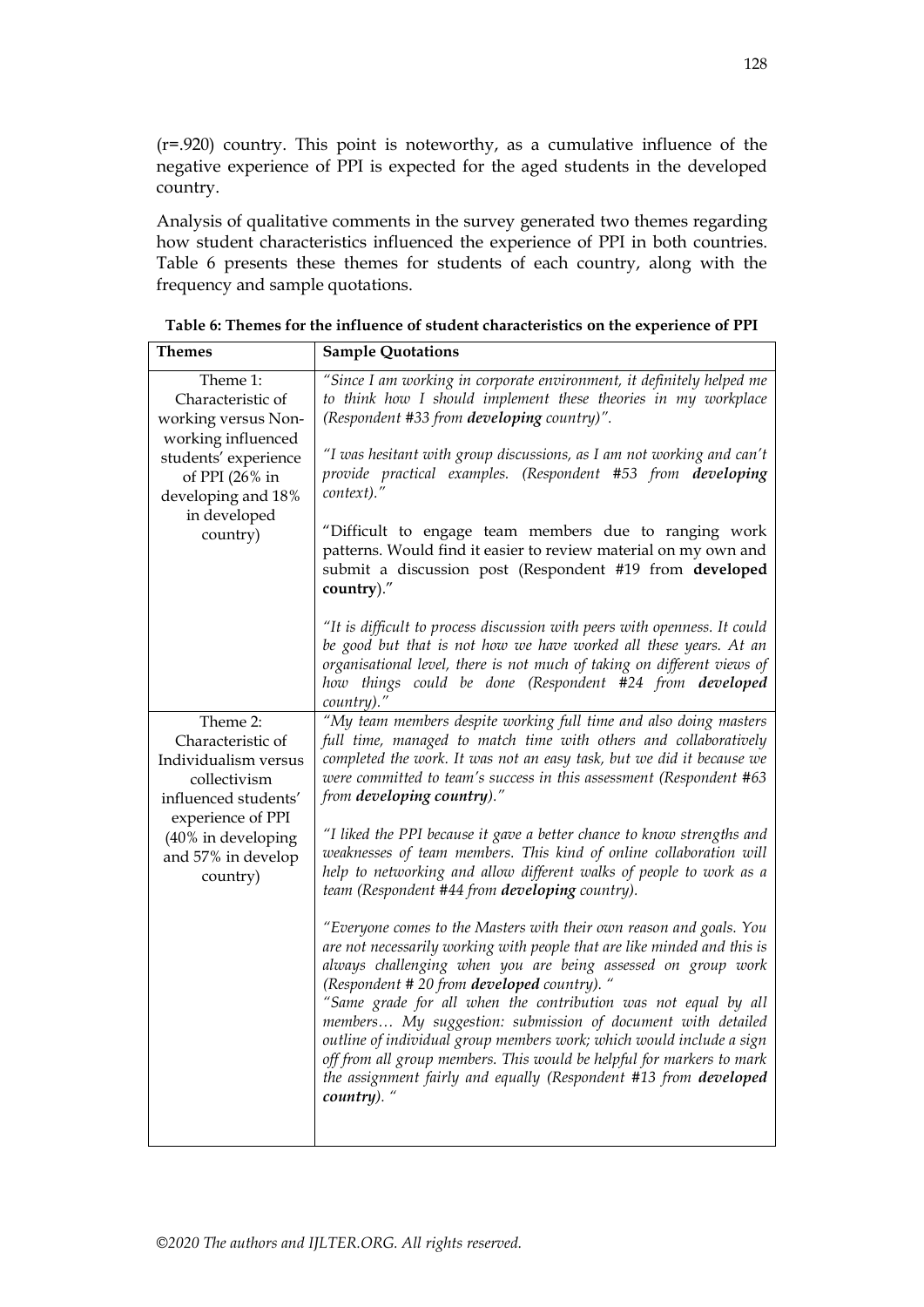According to theme 1 in Table 6, the characteristic of working versus nonworking had varied influences on the experience of PPI in the two countries. In the developing country, working students had a positive experience with PPI. This happened, as familiarity with the work environment helped them to imagine how to apply the learning from PPI to work (comment from respondent #33). Some non-working students were also hesitant with PPIs, for not being able to contribute to the discussion due to lack of work experience (comment from respondent #53).

In contrast, in the developed country, few working students struggled to synchronise meeting time with other working peers (comment from respondent #19). Moreover, they were hesitant to receive peer's opinion with openness, claiming that such openness is at odds with their work practices (comment from respondent #24).

Theme 2 in Table 6, notes the cultural characteristic of Individualism versus collectivism influenced students' experience of PPI. Students in the developing context exhibited a collectivism cultural dimension that positively influenced their experience of PPI. They commented on successful experience with PPI, due to all members' commitment to the success of the team (comment from respondent #63). Few other students perceived PPI to be a good mechanism to know the capability of team members (comment from respondent #44). Moreover, they imagined PPI to facilitate networking and teamwork with people of different professions and contexts.

On the other hand, individualism characteristic was evidenced in students in the developed country. In line with the individualism characteristic, they were uncomfortable to rely on team members and the PPI assessment being assessed on the basis of group work (comment from respondent #20). Moreover, some students wanted to document all team member's contribution, to enhance fairness in marking of the PPI (comment from respondent # 13)

## **4. Discussions**

This study investigated the experience of PPI between students in an Asian developing country versus a Western developed country. Current literature on PPI and student engagement are skewed towards the western setting (Stigmar, 2016) and equally lacking of a comparative view of contrasting contexts. This is a study that compared students' experience of PPI in promoting student engagement, between developing versus developed country contexts, as well as, student's age, gender, ethnicity, religion, cultural orientation, and working versus non-working status.

The first core finding in this study is a substantial portion of students, across the developing and developed country, had a positive experience of PPI in promoting student engagement. Common mechanisms behind the positive experience of PPI were the sharing of tasks and open discussion with peers. It was important that peers had the capability to offer different viewpoints or come from a variety of study or work backgrounds such as clinical versus management (Swain, 2013). This insight is aligned with the previous literature that reported how students benefit from active and collaborative tasks,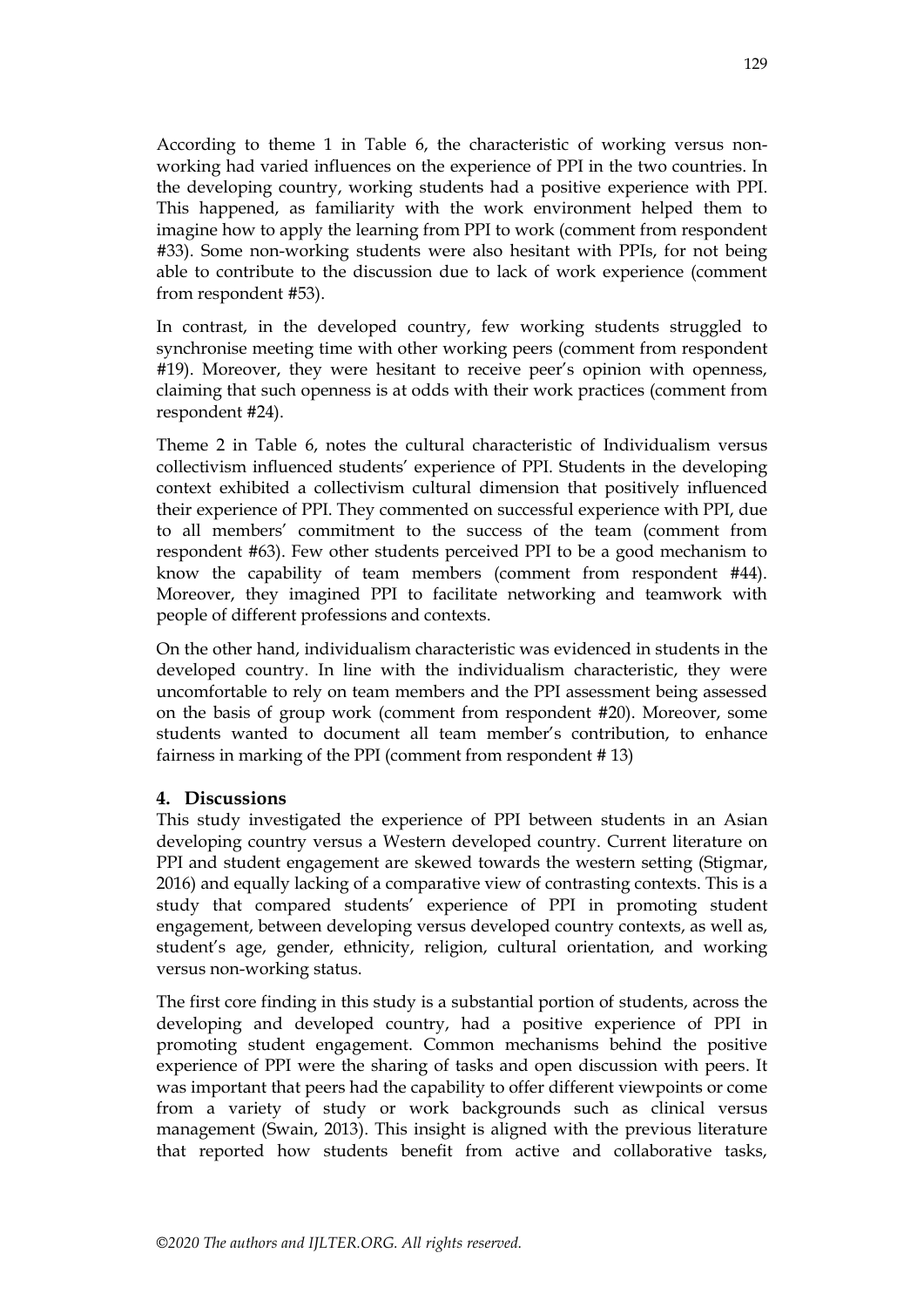pedagogy of social constructivism and social engagement with peers (Powell & Kalina, 2009; Van Bergen & Parsell, 2019; Zhoc et al., 2018). Across the countries, PPI facilitated greater involvement with and understanding of academic readings. This is evidence of PPI's linkage to the theme of students' academic engagement (Zhoc et al., 2018). Furthermore, the study evidenced PPI to help students in attaining workplace relevant skills (for example, teamwork and practical problem-solving) and enhancing cognition to apply classroom learning to work scenarios. This insight is in line with earlier reported benefits of PPI (Stigmar, 2016) and endorses PPI's interaction with the theme of students' cognitive engagement (Zhoc et al., 2018).

The above finding implies PPI can be used as a global theme to promote student engagement across developing and developed countries. It is seen that PPI has the universal capability to enhance engagement, regardless of students' context or individual characteristics. However, a required precondition is that academics will need to design the PPIs within the pedagogy of social constructivism. Moreover, PPIs will need to be designed in alignment with the other themes in the student engagement framework, for example, academic and cognitive engagement, to ensure greater benefit for students (Zhoc et al., 2018). The above finding also contrasted the reporting of insignificant influence of PPI on school students' affective, behavioural and cognitive engagement (Lam et al., 2016). The contrasting evidence supports PPI can differently function between the school and higher education contexts. Future study of how the role of PPI in student engagement is distinguished in higher education, against the school studies, can assist in developing more context suitable PPI practices.

The second core finding in this study is student's experience of PPI to promote engagement is influenced by the technology in the context. It was seen that lack of adequate technology in the developing country, negatively impacted students' experience of PPI. Unlike the previous literature (Holzweiss, Joyner, Fuller, Henderson, & Young, 2014; MacNeill, Telner, Sparaggis-Agaliotis, & Hanna, 2014), this study did not find technical difficulties compromised students' experience of PPI in the developed country. This could reflect advancement in technology-enhanced education in the developed country i.e. Australia (Horvath et al., 2019). In comparison, the technology condition (for example, availability of a university's own online learning platform or access to social media such as Facebook) is much inferior in higher education in the developing country (Siddiqui et al., 2019). However, most students in the developing country benefited from the tested PPI assessment despite the technical difficulties. This infers academics in the developing country should not refrain from PPI assessments on account of inferior technology. They should design PPI practices carefully, either face to face or online, mitigating possible influence of inferior technology to students' cognitive, behavioural, and affective engagement (Bodily, Leary, & West, 2019).

The other core finding is that the interrelation between students' experience of PPI and enhanced engagement is influenced by students' cultural orientation, working versus non-working status, and age. This finding is similar to certain previous literature (Creed et al., 2015; Morera & Galván, 2019) that reported these specific student characteristics to be important considerations in students'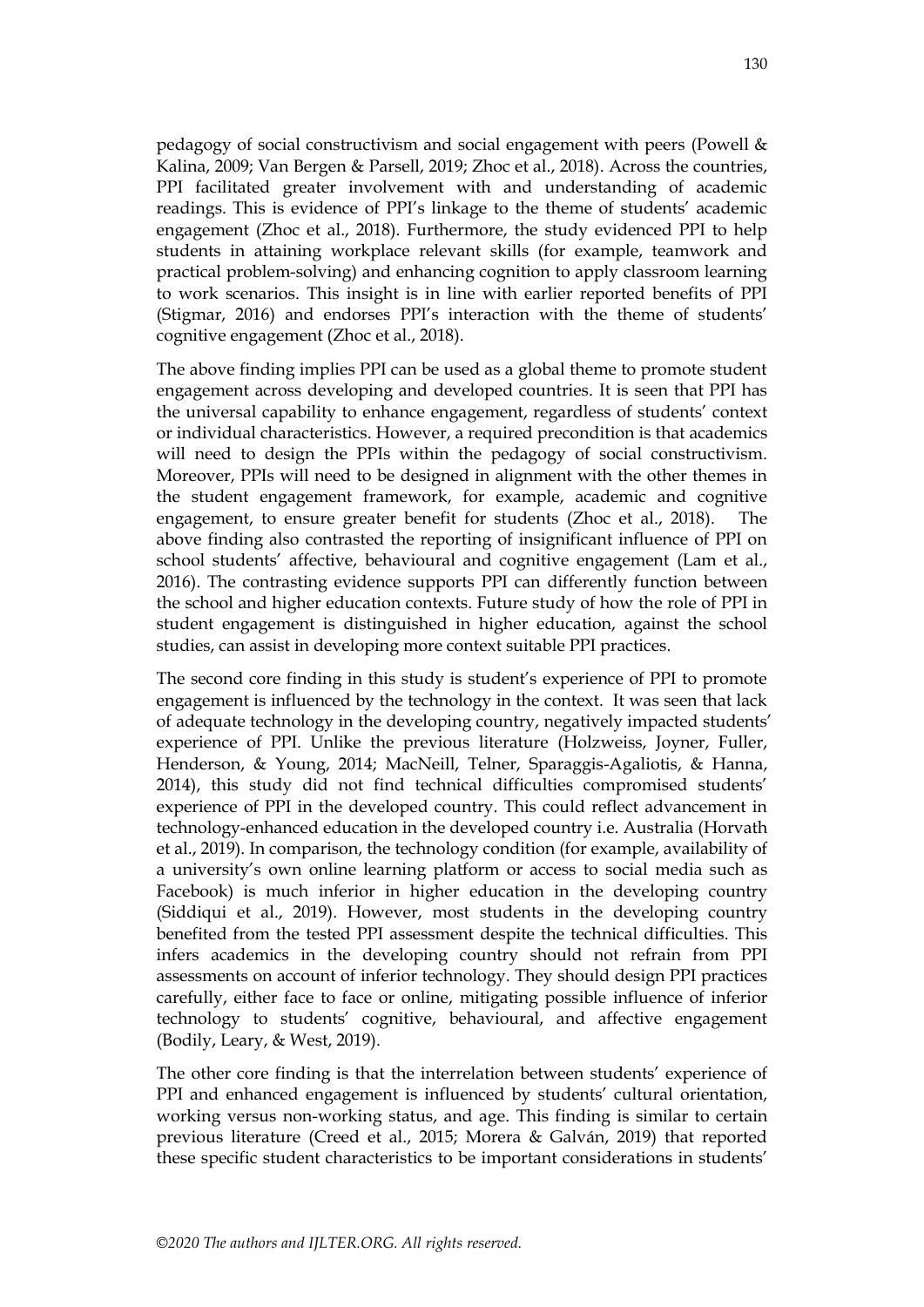learning. The study further clarified that the nature of the influence of a specific student characteristic, varied between developing versus developed countries. For instance, in the developing country, students' age did not influence the experience of PPI in promoting engagement. Whereas, for more aged students in the developed country, PPI reduced their academic as well as cognitive engagement. Hence, academics need to recognise students' age as an important characteristic of influence when designing PPI. Academics in the developed country may need to give greater guidance throughout the PPI experience if the aged students are involved.

Working students behaved differently in the two countries. This cohort of students in the developing country showed collectivism, in line with the country's cultural dimension (Hofstede Insights, 2020), and reflected a stronger commitment for the success of the PPI assessment. In contrast, working students in the developed country portrayed individualistic cultural orientation and were doubtful of the team's commitment to the PPI assessment. Therefore, PPI's role to promote student engagement is shaped by the combined functioning of various characteristics, for instance, work status and cultural orientation of students. An overall implication of the study findings is academics should design PPIs in partnership with students to ensure enhanced student engagement.

The proposed partnership will help to accommodate PPI learning and teaching approaches to diverse characteristics of the relevant student cohort and context. For example, a partnership between academics and students can explore ways to empower mature students in a developed country or international students from Asian backgrounds towards inclusive and more effective PPI experience. PPIs could be designed with a combination of face to face and online interactions; if these students are finding it harder to open up to peers in an online environment. Academics in the developed country may provide more consultation hours to teams with working students, exchanging opinions on PPI design and associated benefits with greater clarity. The rationale of partnership, as authors have proposed here, resonates with recognising students as partners in learning and teaching (Higgins, Dennis, Stoddard, Maier, & Howitt, 2019) and will facilitate accommodating PPI exercises to the need of diverse student cohorts.

#### **5. Conclusion**

This study evidenced similarities and differences in students' experience of PPI in promoting engagement in an Asian developing and a Western developed country. Notwithstanding, PPI was endorsed as a global theme that can promote student engagement across the divergent contexts. It was noted that PPIs will have the universal capacity to enhance student engagement if designed with alignment to academic and cognitive engagement themes. Moreover, the pedagogy of social constructivism should guide the development and practice of PPI. Factors such as available technology in the country context and students' age, cultural orientation and working status influenced the role of PPI in enhancing student engagement. It was also seen that student characteristics of age and cultural orientation (i.e., individualism versus collectivism) had influenced the PPI experience differently between students in developing and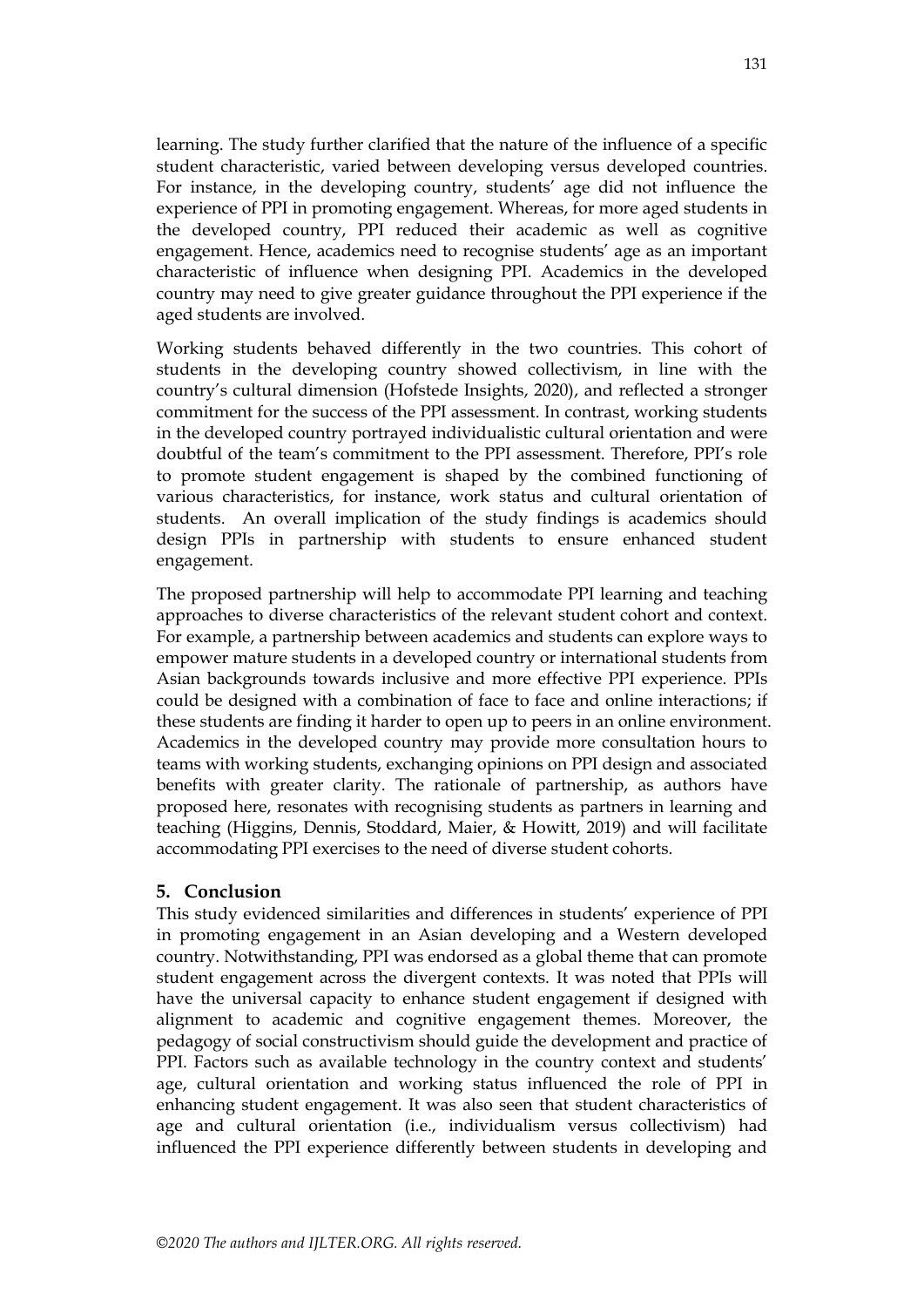developed countries. Hence, the study confirms the characteristics of students influence their experience of PPI. The implication is academics and students should partner in PPI teaching and learning practices, facilitating the accommodation of the PPIs to the various need of diverse student cohorts. Amidst the growing diversity of students in higher education, such partnerships will promote PPIs that are inclusive and effective for all students.

#### **6. Limitations**

There were a few limitations in this study. The sample profile of students in both the developed and developing country was female dominant. While the female dominance is reflective of the student population in higher education in the developed country(Universities Australia, 2019), that is not the case for the developing country(World Bank, 2019). Furthermore, the study has drawn sample from only one university and discipline from each country and did not mirror the respective population by characteristics such as age, work status, ethnicity, and religion. Hence, the findings of the study are not generalisable to the respective higher education population. The sample size of the study was also small for a quantitative check of the causal relationship between diversity factors and students' experience of PPI. The study did not follow an experimental design, which raised restriction to apply in-depth statistical comparisons of the experience of PPI between the different cohorts of students. Nevertheless, the study captured students' empirical experience of PPI with mixed methods research design, highlighting critical considerations for the effectiveness of PPI with a diverse cohort of students. Future studies with a greater number of participants are needed to pursue the agenda for effective PPIs for all students.

#### **7. References**

- Ahrens, A., & Zascerinska, J. (2014). A framework for selecting sample size in educational research on E-Business application. 2014 11th International Conference on e-Business (ICE-B), 39-46.
- Andrew, P. (2019). The Quest for Diversity in Higher Education. *Pepperdine Policy Review, 11*(4). Retrieved from

https://digitalcommons.pepperdine.edu/ppr/vol11/iss1/4

- Astin, A. (1984). Student Involvement: A Development Theory for Higher Education. *Journal of College Student Development, 40,* 518-529.
- Beaumont, T., Mannion, A., & Shen, B. (2012). From the Campus to the Cloud: The Online Peer Assisted Learning Scheme. *Journal of Peer Learning, 5*(6), 20-31.
- Bodily, R., Leary, H., & West, R. E. (2019). Research trends in instructional design and technology journals. *British Journal of Educational Technology, 50*(1), 64-79. doi:10.1111/bjet.12712
- Bowden, J. L.-H., Tickle, L., & Naumann, K. (2019). The four pillars of tertiary student engagement and success: a holistic measurement approach. *Studies in Higher Education*, 1-18. doi:10.1080/03075079.2019.1672647
- Braun, V., & Clarke, V. (2006). Using thematic analysis in psychology. *Qualitative Research in Psychology, 3*, 77-101. doi:10.1191/1478088706qp063oa
- Broer, M., Bai, Y., & Fonseca, F. (2019). A Review of the Literature on Socioeconomic Status and Educational Achievement. In M. Broer, Y. Bai, & F. Fonseca (Eds.),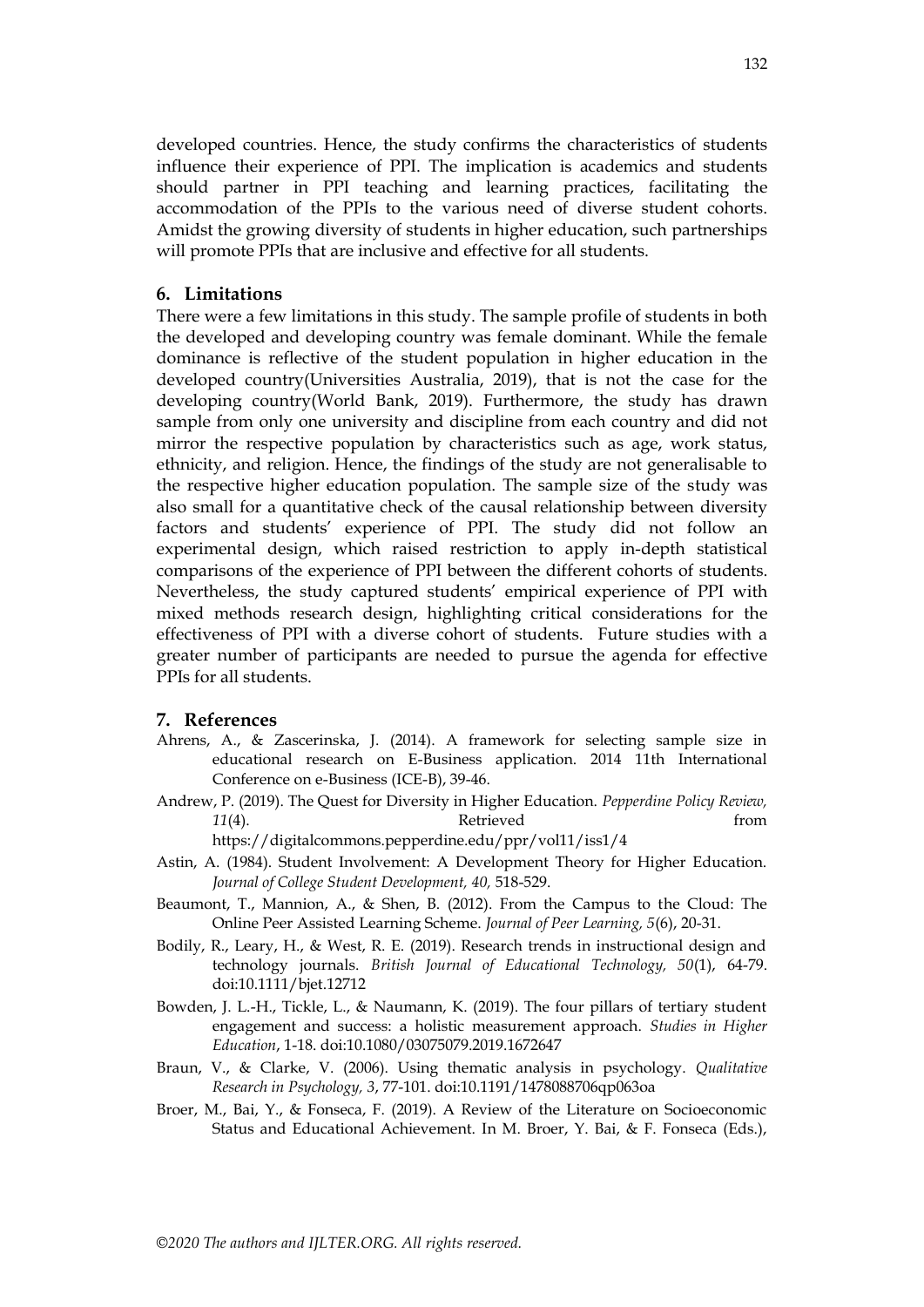*Socioeconomic Inequality and Educational Outcomes: Evidence from Twenty Years of TIMSS* (pp. 7-17). Cham: Springer International Publishing.

- Byrne, B. M. (2016). *Structural Equation Modeling with AMOS: Basic Concepts, Applications, and Programming* (3rd ed.). New York: Routledge.
- Coates, H. (2010). Development of the Australasian survey of student engagement (AUSSE). *Higher Education, 60*(1), 1-17. doi:10.1007/s10734-009-9281-2
- Cohen, J. (1988). *Statistical Power Analysis for the Behavioral Sciences*. New York, NY: Routledge Academic
- Creed, P. A., French, J., & Hood, M. (2015). Working while studying at university: The relationship between work benefits and demands and engagement and wellbeing. *Journal of Vocational Behavior, 86*(Supplement C), 48-57. doi:https://doi.org/10.1016/j.jvb.2014.11.002
- Creswell, J. W. (2014). Research design: Qualitative, quantitative, and mixed methods approaches (4th ed. ed.). Thousand Oaks, CA: Sage.
- Higgins, D., Dennis, A., Stoddard, A., Maier, A. G., & Howitt, S. (2019). 'Power to empower': conceptions of teaching and learning in a pedagogical co-design partnership. *Higher Education Research and Development, 38*(6).
- Hofstede Insights. (2020). Country Comparison. Retrieved from https://www.hofstedeinsights.com /country-comparison/
- Hoidn, S. (2016). *Student-Centered Learning Environments in Higher Education Classrooms*. New York, United States: Palgrave Macmillan.
- Holmes, N. (2018). Engaging with assessment: Increasing student engagement through continuous assessment. *Active Learning in Higher Education, 19*(1), 23-34. doi:10.1177/1469787417723230
- Holzweiss, P. C., Joyner, S. A., Fuller, M. B., Henderson, S., & Young, R. (2014). Online graduate students' perceptions of best learning experiences. *Distance Education, 35*(3), 311-323. doi:10.1080/01587919.2015.955262
- Horvath, D., Stirling, E., Bevacqua, J., Coldrey, M., Buultjens, P., Buultjens, M., & Larsen, A. (2019). Plan, prepare and connect : How investing in understanding and tracking the evolving needs of online students informs the development of targeted programs for transition and success. *Journal of University Teaching and Learning Practice, 16*(1).
- Jawhar, S., & Subahi, A. (2020). The Impact of Specialty, Sex, Qualification, and Experience on Teachers' Assessment Literacy at Saudi Higher Education. *International Journal of Learning, Teaching and Educational Research, 19*, 200-216. doi:10.26803/ijlter.19.5.12
- Kahu, E. R., & Nelson, K. (2018). Student engagement in the educational interface: understanding the mechanisms of student success. *Higher Education Research & Development, 37*(1), 58-71. doi:10.1080/07294360.2017.1344197
- Lam, S.-f., Jimerson, S., Shin, H., Cefai, C., Veiga, F. H., Hatzichristou, C., . . . Zollneritsch, J. (2016). Cultural universality and specificity of student engagement in school: The results of an international study from 12 countries. *British Journal of Educational Psychology, 86*(1), 137-153. doi:10.1111/bjep.12079
- Lave, J., & Wenger, E. (1991). Situated learning: Legitimate peripheral participation . Cambridge:Cambridge University Press. doi:10.1017/CBO9780511815355
- Lawrie, G., Marquis, E., Fuller, E., Newman, T., Qiu, M., Nomikoudis, M., . . . van Dam, L. (2017). Moving Towards Inclusive Learning and Teaching: A Synthesis of Recent Literature. *Teaching & amp*; Learning Inquiry, 5(1), 1-13. doi:10.20343/teachlearninqu.5.1.3
- MacNeill, H., Telner, D., Sparaggis-Agaliotis, A., & Hanna, E. (2014). All for One and One for All: Understanding Health Professionals' Experience in Individual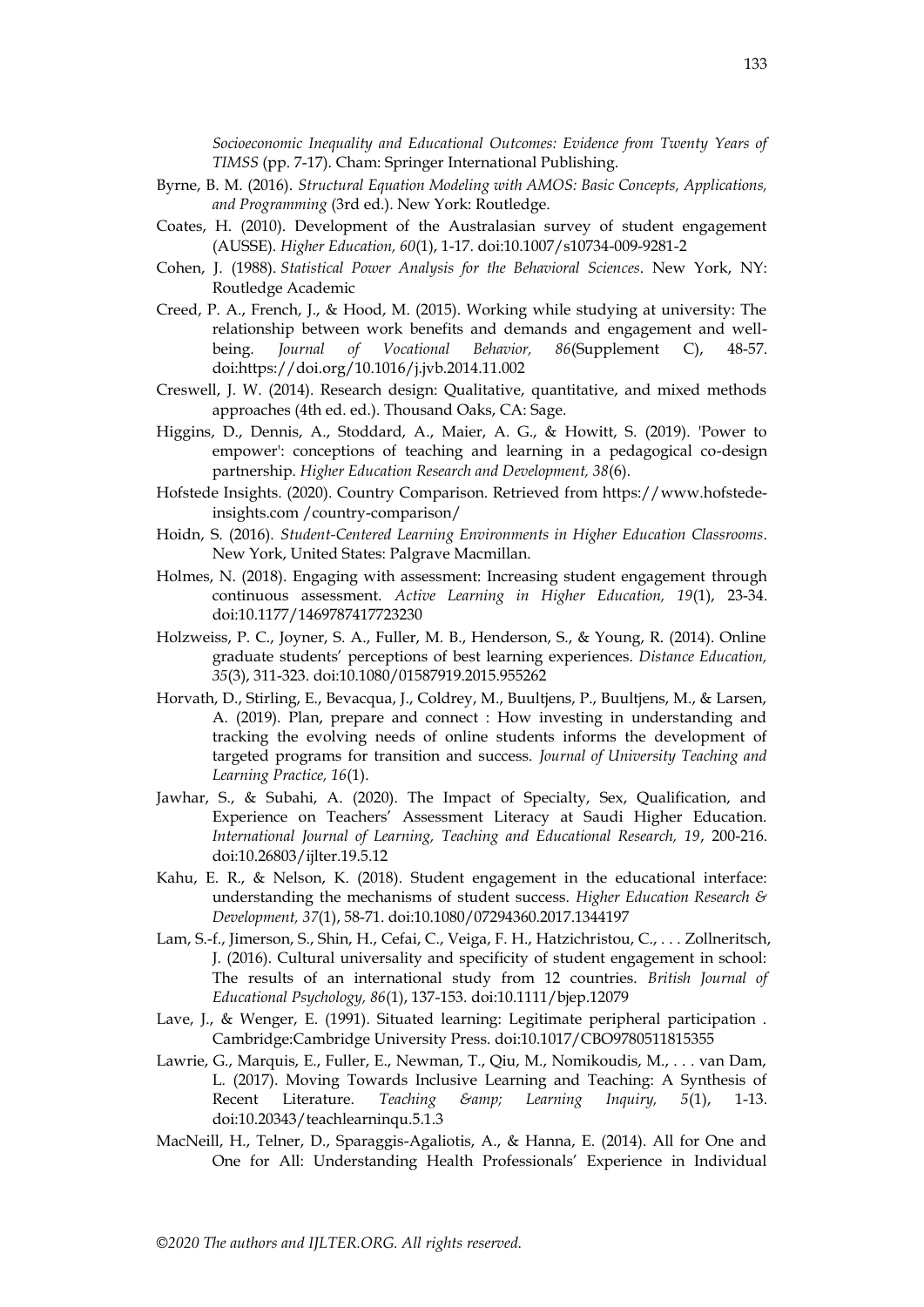Versus Collaborative Online Learning. *Journal of Continuing Education in the Health Professions, 34*(2), 102-111. doi:10.1002/chp.21226

- Ming Ming, C., & Chow, B. W. Y. (2011). Classroom Discipline Across Forty-One Countries: School, Economic, and Cultural Differences. *Journal of Cross-Cultural Psychology, 42*(3), 516-533. doi:10.1177/0022022110381115
- Morera, I. & Galván, C. (2019). Hofstede's Cultural Dimensions In The Educational Context*. VIII International conference on intercultural education and International conference on transcultural health:* The value of education and health for a global,transcultural world. The European Proceedings of Social & Behavioural Sciences **Retrived** from https://www.europeanproceedings.com/files/data/article/85/5276/article\_85 \_5276\_pdf\_100.pdf
- National Survey of Student Engagement. (2019). NSSE 2019 overview. Retrieved from https://safesupportivelearning.ed.gov/resources/national-survey-studentengagement-2019-overview
- Neves, J. (2019). UK Engagement Survey 2019. Retrieved from https://www.advancehe.ac.uk /knowledge-hub /uk-engagement-survey-2019
- Onwuegbuzie, A. J., & Collins, K. M. T. (2007). A typology of mixed methods sampling designs in social science research. *The Qualitative Report, 12*(2), 281.
- Perez, R. J., Robbins, C., Harris, L., & Montgomery, C. (2020). Exploring Graduate Students' Socialization to Equity, Diversity, and Inclusion. *Journal of Diversity in Higher Education, 13*, 133-145. Retrieved from https://doi.org/10.1037/dhe0000115
- Powell, K. C., & Kalina, C. J. (2009). Cognitive and Social Constructivism: Developing Tools for an Effective Classroom. *Education, 130*(2), 241-250. Retrieved from /login?url=http://search.ebscohost.com/login.aspx?direct=true&db=eric&AN= EJ871658&site=eds-livehttp://www.projectinnovation.biz/education\_2006.html
- Power, M., & Vaughan, N. (2010). Redesigning Online Learning for International Graduate Seminar Delivery. *The Journal of Distance Education / Revue de l'ducation Distance, 24*(2), 19-38.
- QS World University Rankings. (2020). QS Top Universities. Retrieved from https://www.topuniversities.com/universities/north-south-university#923555
- Quality indicators for learning and teaching. (2020). 2019 Student Experience Survey. Retrieved from https://www.qilt.edu.au/docs/default-source/ses/ses-2019/2019-ses-national-report.pdf?sfvrsn=6486ec3c\_10
- Sanger, C. S. (2020). Diversity, Inclusion, and Context in Asian Higher Education. In C. S. Sanger & N. W. Gleason (Eds.), *Diversity and Inclusion in Global Higher Education: Lessons from Across Asia* (pp. 1-28). Singapore: Springer Singapore.
- Shelly, B., Ooi, C.-S., & Brown, N. (2019). Playful learning? An extreme comparison of the Children's University in Malaysia and in Australia. *Journal of Apllied Learning and Teaching, 2*(1), 16-23. Retrieved from https://www.semanticscholar.org/paper/ Playful-learning-An-extremecomparison-of-the-in-in-Shelley Ooi/ec66ffefbe4779f504a749f84b210e430f4b0d4f
- Siddiqui, N., Miah, K., & Ahmad, A. (2019). Peer to Peer Synchronous Interaction and Student Engagement: A Perspective of Postgraduate Management Students in a Developing Country. *American Journal of Educational Research, 7*(7), 491-498. Retrieved from http://pubs.sciepub.com/
- Stigmar, M. (2016). Peer-to-peer Teaching in Higher Education: A Critical Literature Review. *Mentoring & Tutoring: Partnership in Learning, 24*, 1-13. doi:10.1080/13611267.2016.1178963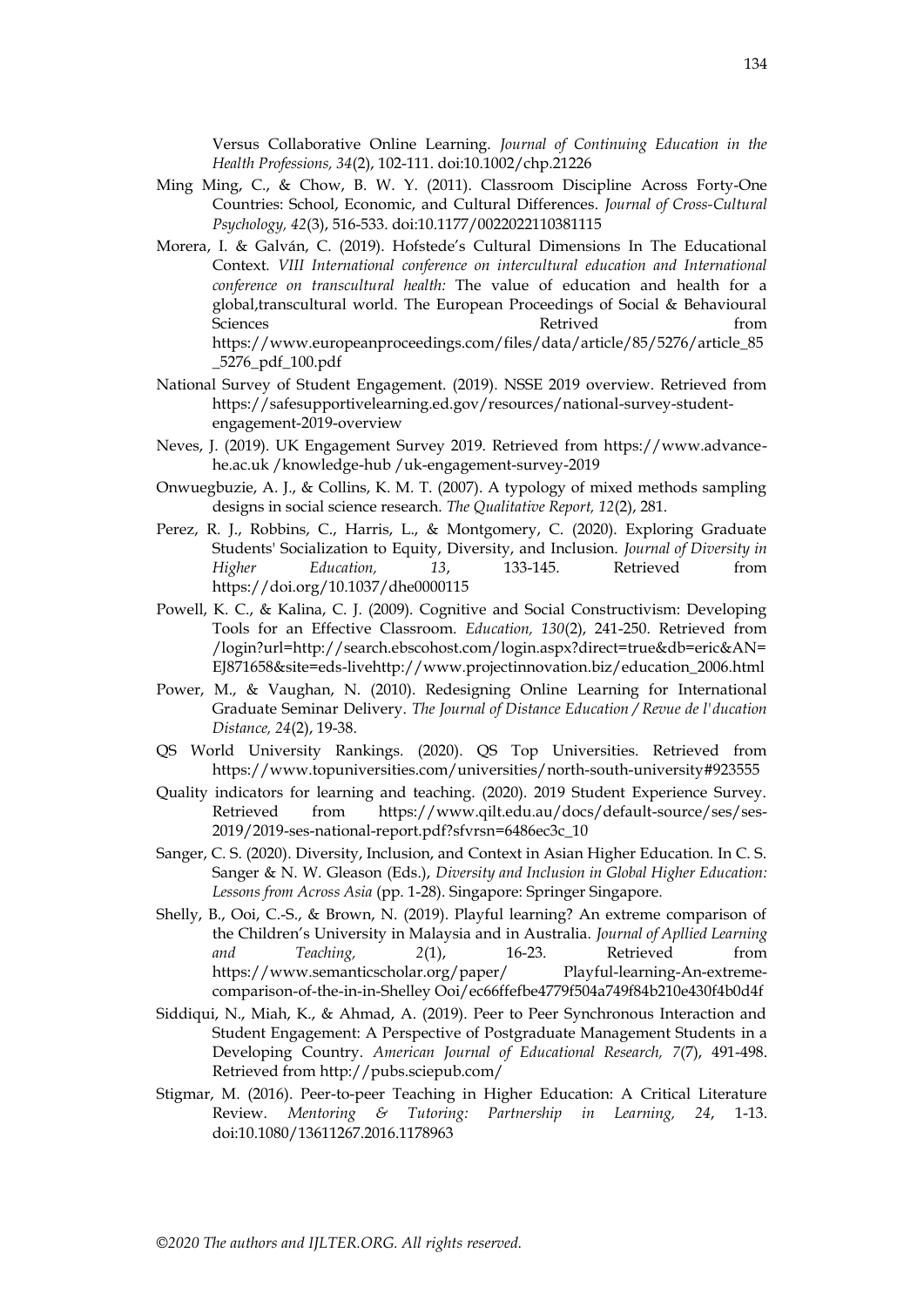- Swain, G. (2013). *Diversity Education Goals in Higher Education: A Policy Discourse Analysis.* (Doctor of Philosophy (PhD)). University of Maine, Electronic Theses and Dissertations. The Retrieved control of the Retrieved from the from  $\mathbb{R}$ https://digitalcommons.library.umaine.edu/etd/1957
- Tanaka, M. (2019). The international diversity of student engagement. In M. Tanaka (Ed.), *Student Engagement and Quality Assurance in Higher Education,1,* (. London: Rutledge.
- United Nations. (2014). World economic situation prospects. Retrieved from https://www.un.org /en/development/desa/policy/wesp/wesp\_current/2014wesp\_country\_classi fication.pdf
- Universities Australia. (2019). *Higher education: facts and figures*. Retrieved from https://www.universitiesaustralia.edu.au /wpcontent/uploads/2019/08/190716-Facts-and-Figures-2019-Final-v2.pdf
- University of the Free State. (2019). Creating pathwy for student success. Retrieved from https://www.ufs.ac.za/sasse/sasse-home
- Van Bergen, P., & Parsell, M. (2019). Comparing radical, social and psychological constructivism in Australian higher education: a psycho-philosophical perspective. *The Australian Educational Researcher, 46*(1), 41-58. doi:10.1007/s13384-018-0285-8
- Vygotsky, L. S. (1962). *Thought and language*. Cambridge: M.I.T. Press, Massachusetts Institute of Technology.
- World Bank. (2019). *Bangladesh Tertiary Education Sector Review: Skills and Innovation for Growth*. Retrieved from Washington DC 20433 http://documents.worldbank.org/curated/en/303961553747212653/pdf/Bangl adesh-Tertiary-Education-Sector-Review-Skills-and-Innovation-for-Growth.pdf
- Zhoc, K., Webster, B., Li, J., & Chung, T. (2018). Higher Education Student Engagement Scale (HESES): Development and Psychometric Evidence. *Research in Higher Education*. doi:10.1007/s11162-018-9510-6